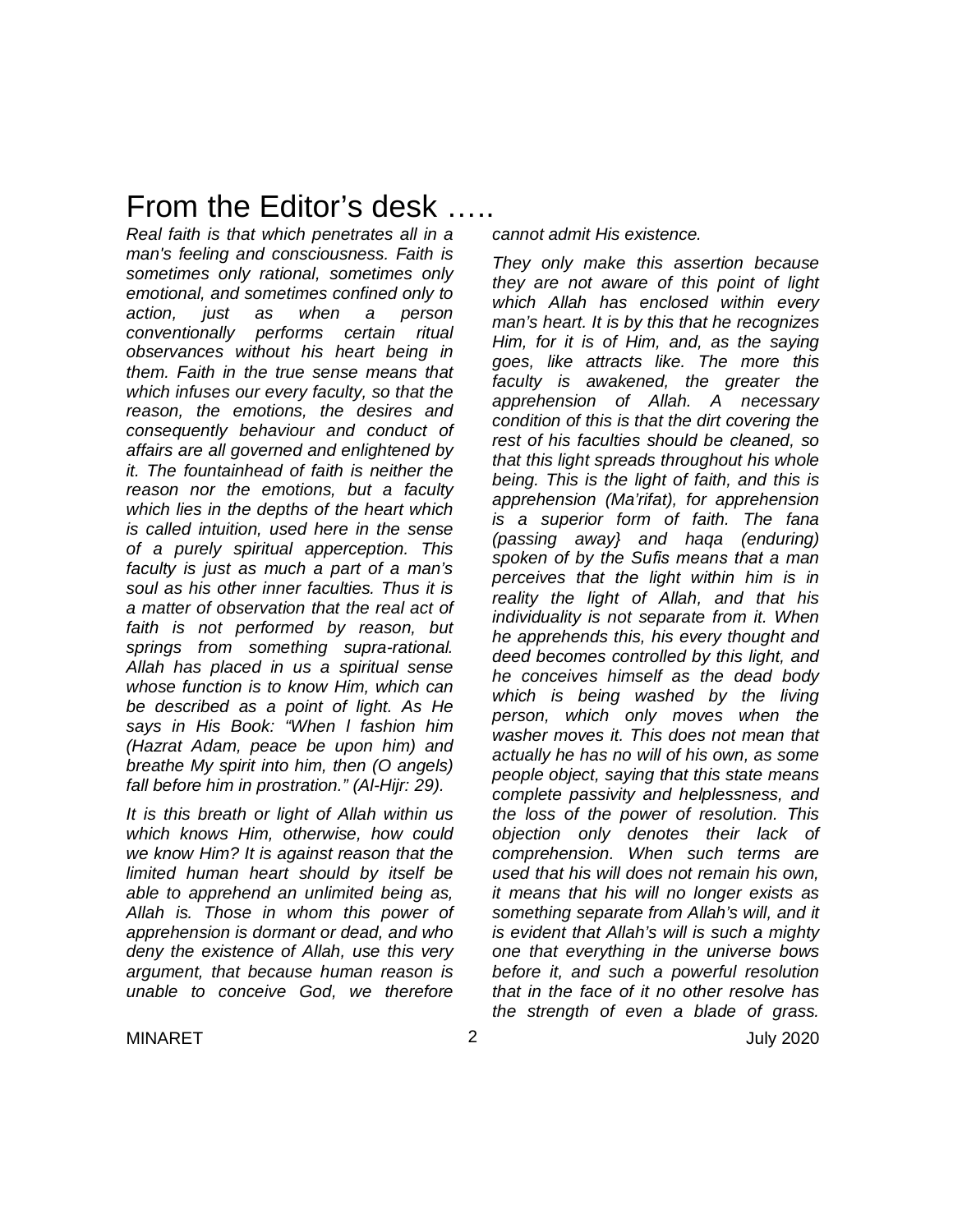*Anyone who has sincerely made the testament of faith: "There is no God but Allah, Muhammad is Allah's Messenger", has recognized Allah; but Allah is such a great, unlimited and infinite Being that His recognition too has no bounds. To Whatever extent a man may recognize Him, he is compelled to conceive of Him as something greater. Tasawwuf and Suluk (the spiritual journey) is just this, to recognize Him more and more, though in fact we possess not the strength to* 

(Continued from page #. )

The word literally means to tend beauty to an object and to carry out a task in a beautiful way. The Holy Prophet's reply had a miraculous aspect both in its brevity and profundity. The Prophet (ﷺ) said, "Worship God in a manner which would indicate that He is present before you and is watching every act of yours. For even if you do not see him, he sees you." "In other words, the concept of the presence of God should make or aware of Him for we should know that our inner feelings and outer actions are being watched by God. If we develop this concept in our conscious life it would become impossible for us to disobey or evade His Commands. If the Master is there to supervise no servant ever dare disobey his orders. This is the essence of tasawwuf or mysticism as it is called in the West." The rest is appendage." (M. Hamidullah, The Emergence of Islam, Islamabad, 1993, P. 141-2). In other words the tasawwuf means that a believer should behave in his

*recognize Him, it is He Himself who makes Himself recognized, that is to say, reveals Himself. When a person attains to faith, it means that Allah has revealed Himself to him to a limited extent. When someone becomes one of those who know Allah (Arif Billah), it means that Allah has revealed Himself to him to an incalculable extent. This is all part of Allah's Mercy to whom and to what extent He reveals Himself.*

*(*Maulana Shahiduilah Faridi*)*

private as well as public life with utmost realization of the presence of God. Ihsaan is thus the super active degree of one's noble conduct. To enable one to observe this excellent standard in one's life is the aim and object of Islamic Mysticism. It will make one realize all the time as if he were in the presence of God. He will, naturally, be most careful in choosing his words think twice before taking any action.

In the end we pray for Almighty Allah's grace and favour to submit to the will of Almighty Allah and obey commands with utmost sincerity. We also pray:

"O our Rabb, do not make us carry a burden for which we have no strength Overlook our sins and forgive us, And have mercy on us You are our Lord, So help us against the unbelieving people." (2:286).

Ameen!

(Courtesy: Yaqeen International)

*\_\_\_\_\_\_\_\_\_\_\_\_\_\_\_\_\_\_\_\_\_\_\_\_\_\_\_\_\_\_\_\_\_\_\_\_\_\_\_\_\_\_\_\_\_\_\_\_\_\_\_\_\_\_\_\_\_\_\_\_\_\_\_\_\_\_\_\_\_\_\_\_*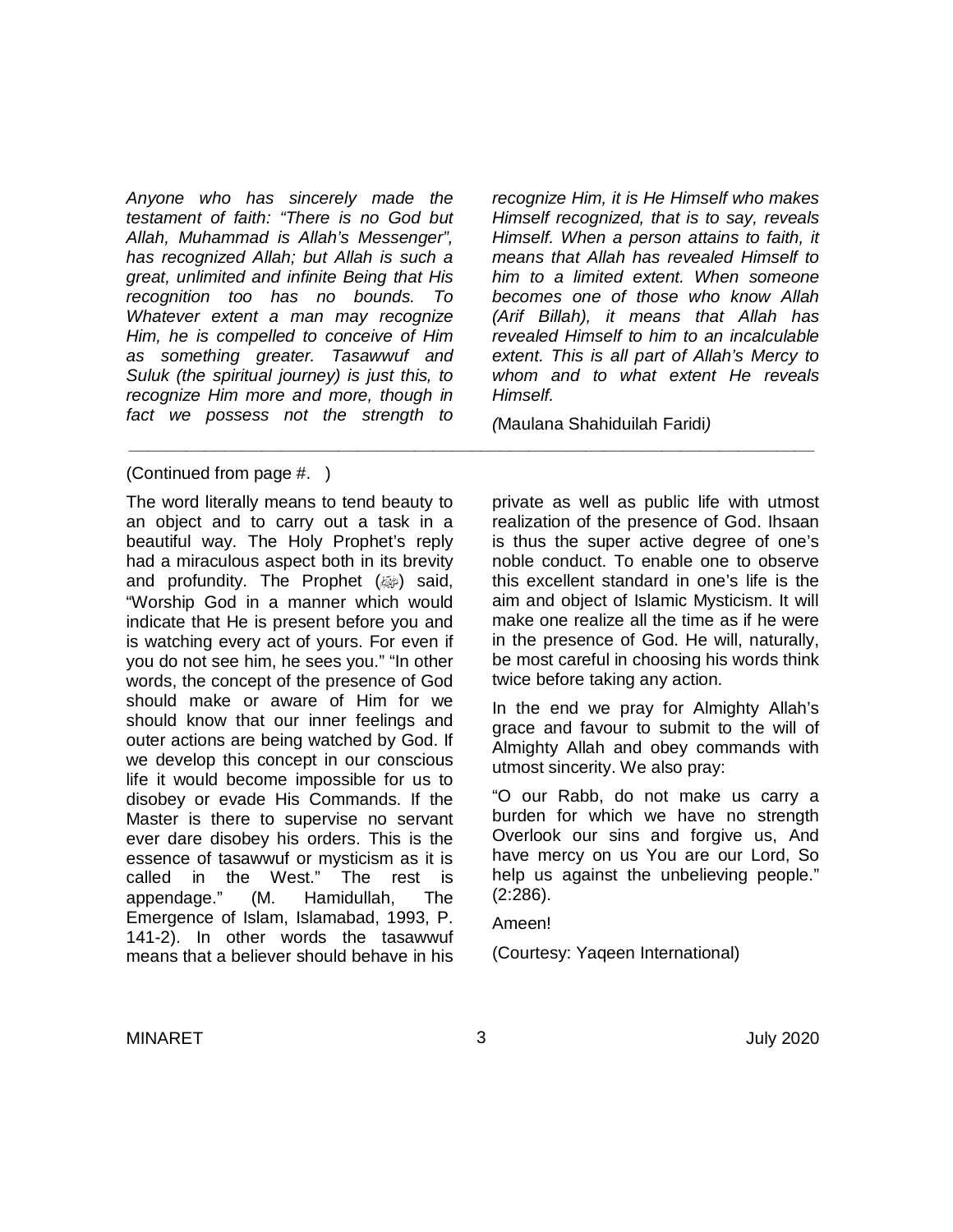# The Qur'anic Method of Combating Intoxicants and Drug Addiction

Imran N. Hosein

#### **Introduction**

Truth, in order to be Truth, must have the capacity to explain all things! Also, it must be capable of challenging and defeating Falsehood!

Islam declares of itself that it is Din al- Haq (the religion of Truth). In order to validate that claim to Truth Islam must, therefore, be capable of explaining the world today, and it must demonstrate a capacity of resolving the problems that bedevil mankind today.

Islam, the religion, is based on the belief that Allah, the One God, is the Creator of all of mankind. He created mankind (from nothing) and is therefore the author of the totality of what constitutes a human being. Allah, who created mankind, is therefore the One who can best instruct mankind in respect of that way of life which is appropriate for the proper functioning of his human constitution. Islam is also based on the belief that Allah sent His Messengers or Prophets with divine guidance through which that instruction was delivered to mankind.

Allah is the God of Abraham, Moses and Jesus, and from Allah came the Taurat (Torah), the Zabur (Psalms) and the lnjeel (Gospel). Islam, the religion, is based on the belief that Allah, Most High, sent a last Messenger or Prophet to all of mankind, and with that last Prophet He sent the last divine guidance. That last Prophet was Muhammad (ﷺ), and the last revealed book was the Qur'an. But the Qur'an and the Prophet (ﷺ) addressed the problem of alcoholism. And that is the subject of our enquiry and essay.

Alcoholism and drug addiction are universally recognized as dangerous and destructive. They can inflict great damage on individuals and societies. Yet one of the distinctive characteristics of the modern age is the increasing consumption of alcohol and the consequent increase in drug addiction. It is an undeniable fact that whenever a people have embraced modernity they have also embraced alcohol and other drugs.

We hasten to explain that modernity, or the modern age, refers to the way of life that emerged in modern western civilization after that civilization secularized itself. Since modernity is being embraced by nearly all of the rest of mankind, alcoholism and drug addiction is fast becoming a universal problem.

#### **Alcoholism and the End of History**

One of the signs of the approach of the last day (when the world will come to an end), as predicted by the Prophet Muhammad  $(\omega)$ , is the prevalence of the consumption of alcohol and other intoxicants amongst mankind:

MINARET July 2020 "Anas told that he heard the Messenger of Allah says: Among the Signs of the Last Hour will be the removal of knowledge, the abundance of ignorance, the prevalence of fornication, the prevalence of wine-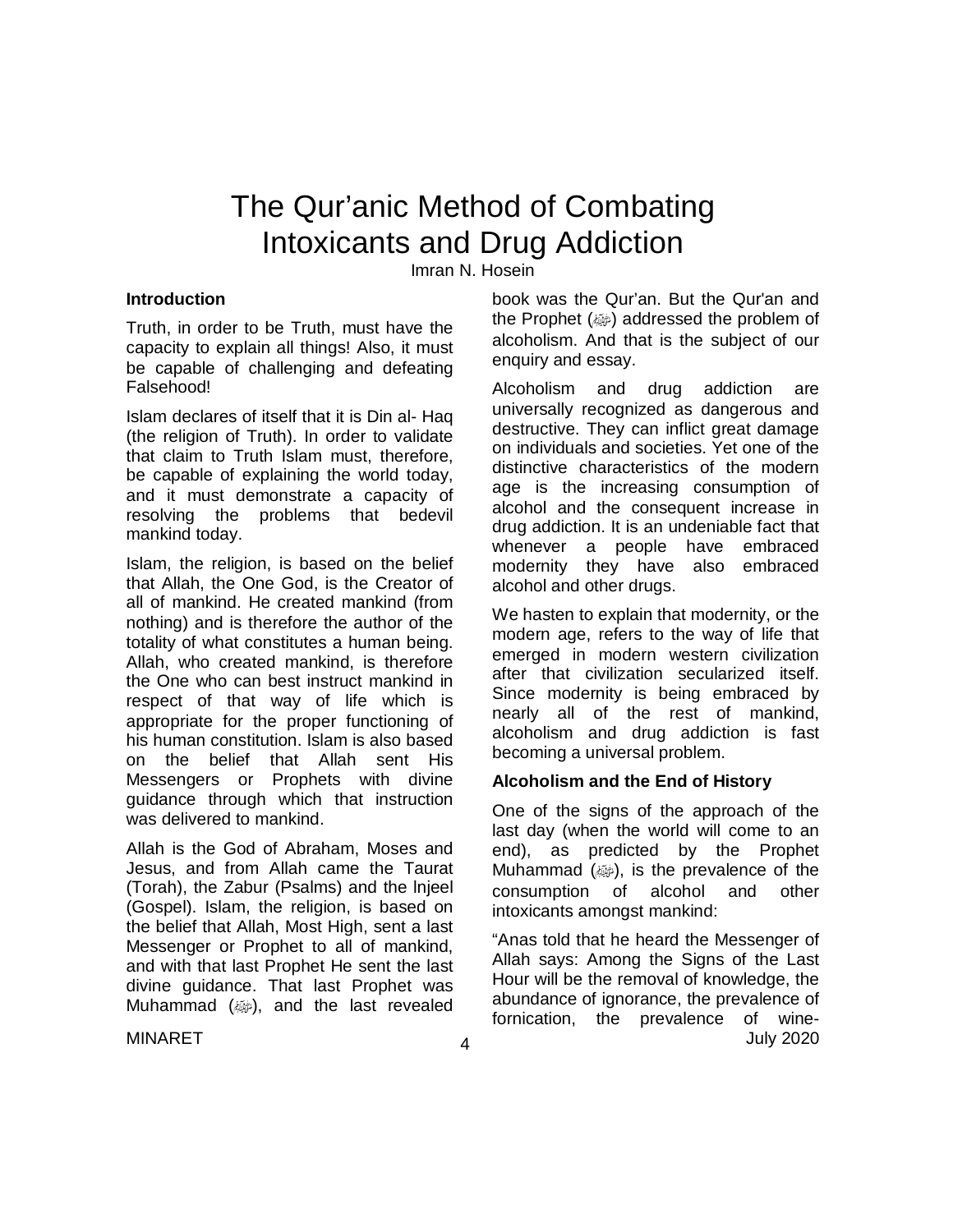drinking, the small number of men and the large number of women, so that fifty women will have one man to look after them." (Buhhari, Muslim)

It should be quite clear that we now live in that age described by the Prophet  $(\omega_p)$ . One in every six homes in America, for example, is now affected by alcoholism, and the number is constantly growing. The rest of mankind seems destined to embrace, tomorrow, whatever America has today embraced.

#### **Why alcoholism?**

Perhaps the reason for this curse of alcoholism as a sign of the Last Day is because the divine scriptures sent by Allah, Most High, were changed and rewritten by truly wicked people. It appears that they did so in order to remove the divine prohibition concerning the consumption of intoxicants. Whoever did the rewriting of the Torah was so evil that he falsely made the scripture declare of a Prophet that he became drunk and in that state he slept with and impregnated his own daughters one after the other! That was blatant falsehood! It was a very grave insult to Lot (A.S.) a Prophet of Allah, peace and blessings of Allah be upon him.

Allah responded to that wickedness by cleansing Lot (A.S.) of the filth that had been smeared on him:

"And remember Lot, We gave him (sound) judgment and knowledge, and We saved him from the town which practiced an abominable evil (homosexuality) … And We admitted him to Our mercy; for he was one of the righteous." (Qur'an: Al-Anbiyah: [21]:74-75)

When they corrupted the Word of Allah, Most High, they planted an evil seed. It appears that Allah has now allowed that evil seed to grow into a great evil tree which none can cut down. He has allowed the plague of alcohol and other drugs to afflict mankind as a fitting punishment for that scriptural crime.

#### **Invitation for a Comparative Study of Different Approaches to the Cure of Alcoholism**

It would be a very interesting and rewarding exercise if a comparative study could be undertaken of the approaches of the Qur'an and of modern western civilization in their attempts at solving the problem of alcoholism. Such a study would also embrace the use of cocaine, marijuana; opium, hashish, crack, heroin, etc. This is most decidedly the age of the consumption of all those drugs. As we noted earlier, one in every six families in USA is now affected by alcoholism, and the problem is growing worse daily.

Our first surprising discovery is that no government in the West, or in the rest of the world, has as yet responded successfully to the problem of alcohol and other drugs. They cannot solve the problem of increasing alcoholism and drug addiction!

One of the functions of Truth is to vanquish falsehood. Therefore one of the functions of the Qur'an is to demonstrate a capacity to respond successfully to the problem of alcohol, alcoholism, drug and drug addiction. In demonstrating a capacity to succeed where the modern West has failed, the Qur'an will be validating and reaffirming its credentials as Truth. Only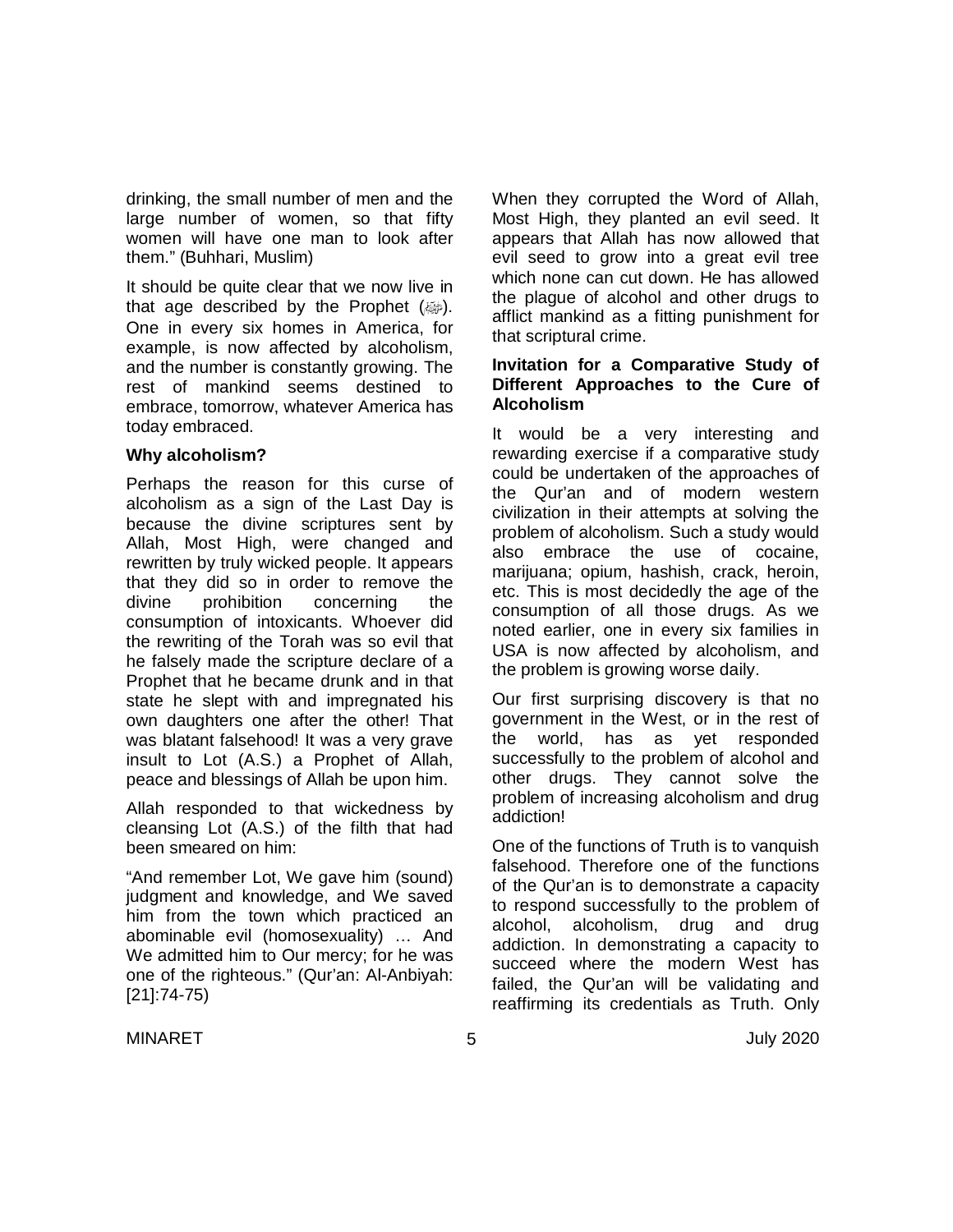those who take leave of their own reason would still reject the claim of the Qur'an to be Truth!

#### **Warning**

We write to warn that only that part of mankind will escape from the direct or indirect effects of the plague of alcohol and drug addiction that lives in accordance with the uncorrupted Truth revealed in the Qur'an! The rest of mankind is now doomed to live with the curse of alcoholism and other forms of drug addiction until the end of the world! We write to warn that only the Qur'an can cure the disease of alcoholism and drug addiction that is plaguing the modern world.

The purpose of this paper is to demonstrate the capacity of the Qur'an to solve a grave problem that cannot be solved by the modern West and its surrogates, — the problem of alcoholism and drug abuse.

What, then, is the Qur'anic way of dealing with the problem of alcohol, alcoholism, drugs and drug addiction?

#### **Stage by Stage Revelation – for Stage by Stage Cure**

### **First Stage**

The Qur'an adopted a gradual stage-bystage approach to the task of eliminating the evil of intoxicants. The first stage consisted of education to the effect that intoxicants were not the same as wholesome food. Indeed intoxicants contrasted with wholesome food:

"And (you have) the fruits of the date-palm and of the vine from which you derive (both) intoxicants and wholesome food. Surely in this (also) there is a sign (i.e., a lesson) for those who are wise." (Qur'an: al-Nahl: [16]: 67).

The wise would always prefer wholesome food to harmful food, and so the wise would prefer to abstain from intoxicants.

The first stage (of education) continued with the Qur'an recognizing a similarity between intoxicants and gambling. Both are addictive! Secondly, in the same way that healthy food was contrasted to harmful food, so too, honest livelihood through sweat and labour was contrasted to the lack of honesty in gambling. The Qur'an recognized that there was some benefit in intoxicants and gambling but the harm thereof was greater than the benefit:

"They question thee concerning wine and gambling. Say: In them there is great ithm ( اثم i.e., sin or evil; when addicted a drunk and a gambler can commit great sin, evil, crimes, misdeeds), and (in it) (there is also some) benefit for people (i.e., some people can drink alcohol and gamble and have a good time without losing control of themselves and knowingly causing harm to others). But the ithm (اثم i.e., sin or evil) of them both (i.e., wine and gambling) is greater than the benefit......". (Qur'an: al-Baqarah: [2]: 219)

Those who received this divine warning were now forced to enquire into both the individual and collective benefits and harm that accrue to the individual and the society from the use of intoxicants and from gambling. That empirical enquiry, whenever conducted, would be certain to confirm the Qur'anic claim that the harm was greater than the benefit. As a consequence of this warning there would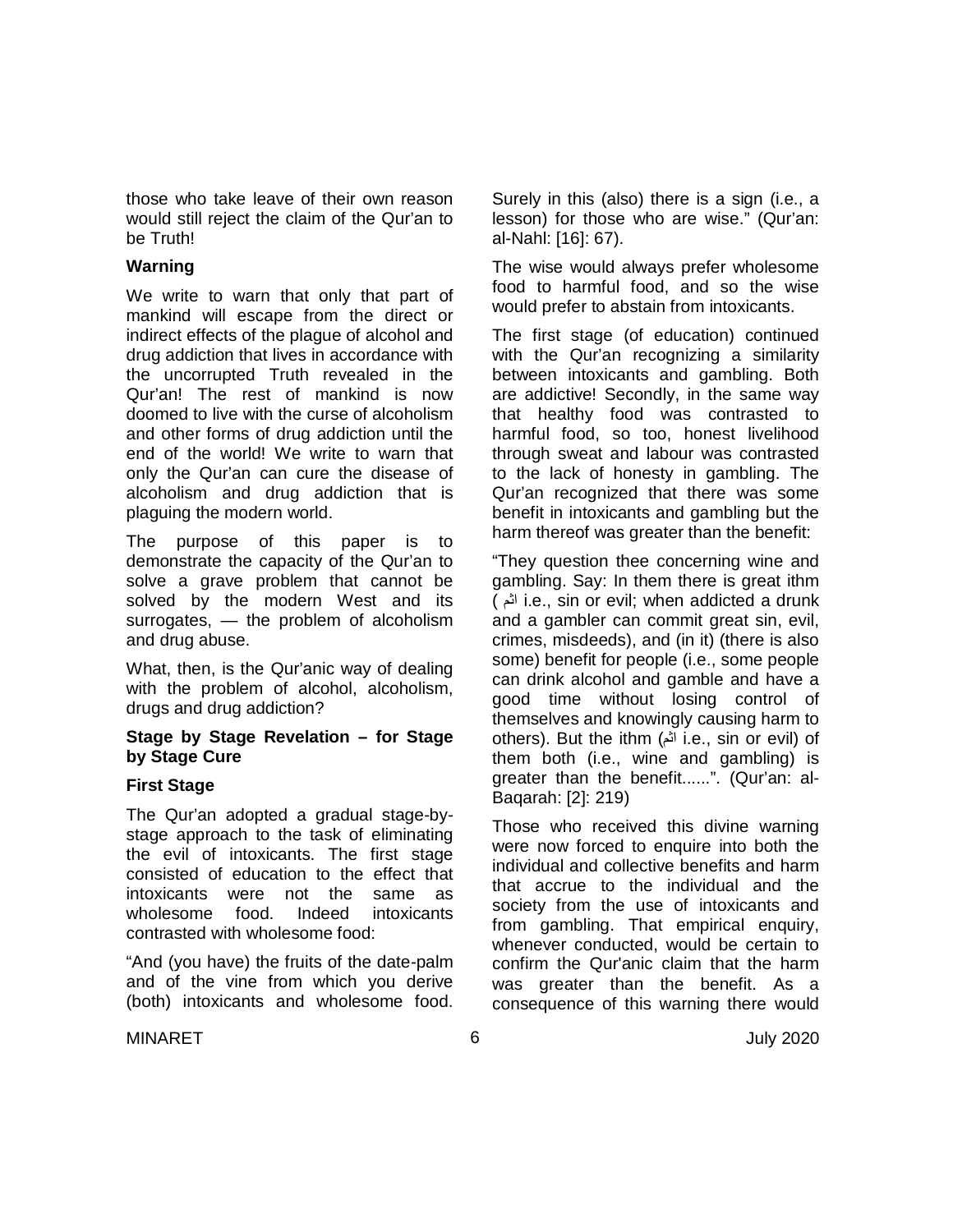be some who would now abstain from intoxicants and gambling on the basis of their understanding of the danger it posed either to themselves personally, or to the society.

Thus the strategically important result of first stage of the Qur'anic method was the creation of a group of people who now refrained from the consumption of alcohol. They constituted a model of common sense and good sense, which the rest of the alcohol and drug-taking society could observe and emulate. The first stage of the process thus witnessed a resort to the rationality and common sense with which every human being has been endowed by his Creator.

What now of those who, either through the lack of understanding or because of the weakness of their will-power, continue to consume alcohol and to gamble? Such people might even be addicts. Clearly, if they were ever to be weaned away from alcohol and gambling, it would not suffice to appeal to their rational consciousness. And so the next Qur'anic revelation was delayed until that time when the House of Allah (masjid) was built in Madina and the believers were living that life in which salaat was established as an institution in their individual and collective lives. Their hearts were now attached, not only to salaat (prayer) at home but also, to salaat in the masjid. Indeed the masjid was the most powerful concrete symbol of the entire world of the sacred.

#### **Second Stage**

It was at this point in time that the second stage of the Qur'anic revelation was promulgated. It prohibited those who were intoxicated from performing salaat. Such people were therefore also prohibited from visiting the masjid for the purpose of performing salaat:

"Oh you who believe! Approach not salaat with a mind befogged, until you can understand that which you speak ....." (Qur'an: al-Nisa: [4]: 43)

This prohibition was related to the world of the sacred, and the sacred is something that can impact with tremendous power on the emotions as well as the intellect. A mother, for example, is always recognized as sacred. And. so there is profound emotional pain when one is prohibited from standing before Allah to worship Him in salaat, or from entering His holy house, the masjid. It must be similar to the pain that is felt when a mother turns a wayward son out of her home. The drunkard and gambler who were addicted to alcohol and could not easily give it up now began to hate alcohol since it caused them such tremendous pain. This is the stage of psychological demonization and it cannot be pursued if the individual does not possess some consciousness of a world of the sacred.

The tragedy of modern secular society is that it does not recognize any reality beyond material reality and, consequently, it cannot sustain anything material as permanently sacred. Everything that the modern would conceives of as sacred is eventually subjected to such unrelenting attacks as transform it to the profane! Nothing is really sacred unless its reality is located in the unseen world. Thus it is that a modern world cannot turn to the world of the sacred to demonize alcohol, gambling, etc.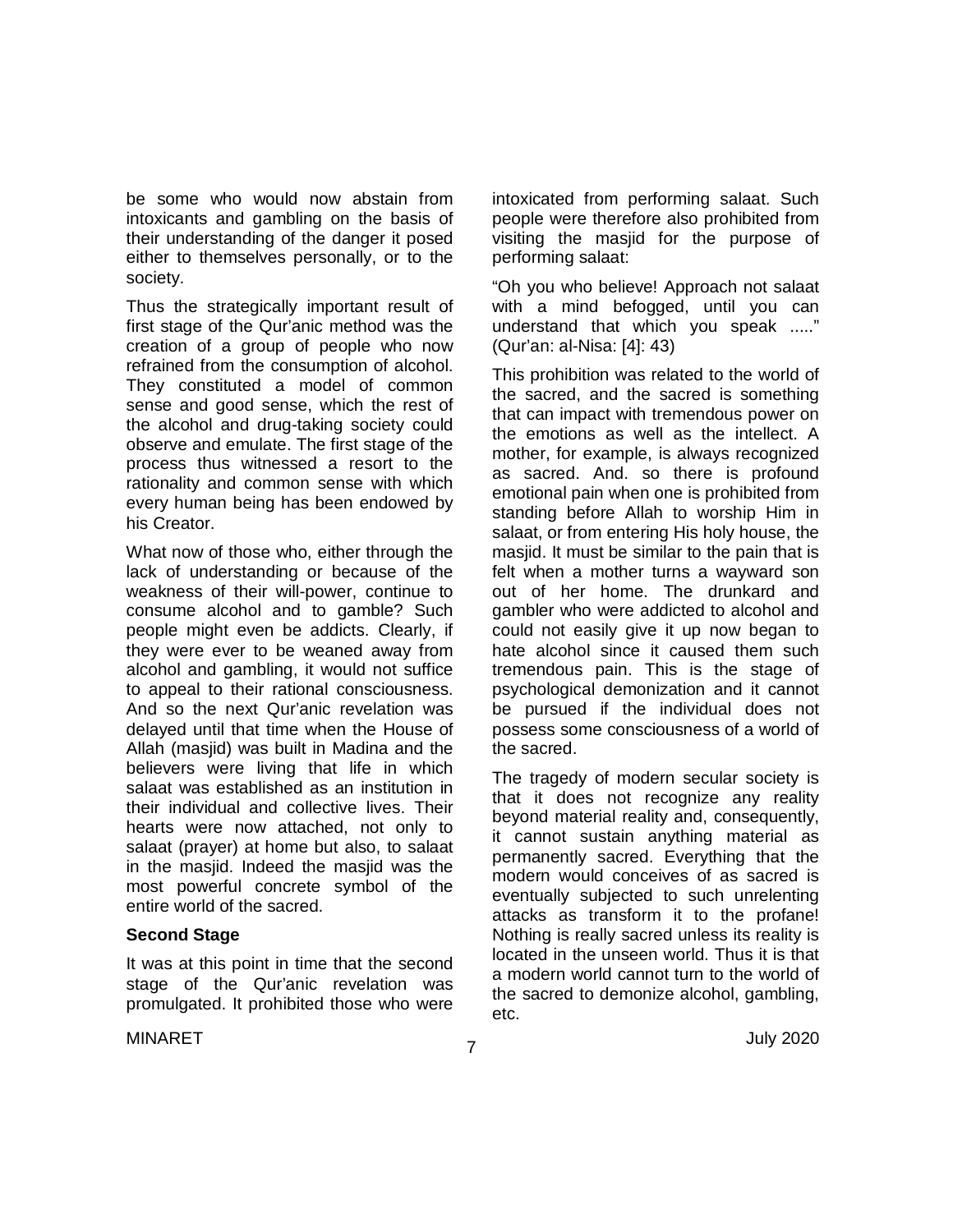The Qur'anic method revealed that an emotional jolt that comes from a rejection associated with the sacred could be enough to force an alcoholic to stop drinking alcohol. Indeed it can force a sinner to stop committing sin altogether.

The very heart of the method of the Qur'an, therefore, is the use of salaat to cure drug addiction and alcoholism. Salaat is both public and private. If salaat is performed in its totality it possesses the capacity of restraining the sinner from committing sin.

"Recite what is sent of the Book by inspiration to thee and establish Regular Prayer: for Prayer restrains from shameful and unjust deeds; and remembrance of Allah is the greatest (thing in life) without doubt. And Allah knows the (deeds) that ye do." (Qur'an: al-'Ankabut: [29]: 45)

In the second stage as well, there is also a continuation of the process of education commenced in the first stage. The revelation prohibited the drunk from entering the masjid for prayer until such time as he could understand what he was saying. There was therefore the clear implication that a person in the state of intoxication could say anything, make an utter fool of himself, insult others, and can even insult Allah, Most High; and His Prophet (@), Elementary human reason would show such behaviour to be dangerous and potentially destructive.

At the end of a successful application of the second stage of the process of revelation all that would remain of those who consumed intoxicants would be those who consumed alcohol in such quantities as they could tolerate without becoming drunk, and a hard core of addicts.

For most Muslims the amount of intoxicants they would be consuming would be less and less. Many may have even stopped drinking altogether.

#### **Third Stage**

Thus is it that the third stage of the divine method legislated an absolute prohibition of intoxicants and gambling:

"Oh you who believe! Intoxicants and gambling, and (erecting) stone (pillars for worship), and (taking decisions by) arrows (or using them in games of chance) are an abomination, of Satan's handiwork. Eschew such (abomination) that you may prosper.

"Satan's plan is (but) to excite enmity and hatred between you, with intoxicants and gambling, and hinder you from the remembrance of Allah, and from prayer. Will you not, then, abstain?" (Qur'an: al-Maida: [5]: 93:94)

There were eminent companions of the Prophet (ﷺ) who were still consuming intoxicants when this verse was revealed. They immediately ceased their consumption of intoxicants:

"Anas bin Malick said: I was serving Abu Ubaida, Abu Talha and Ubaiyy bin Ka'ab with a drink prepared from ripe and unripe dates. Then somebody came to them and<br>said: Alcoholic drinks have heen said: Alcoholic drinks have been prohibited. (On hearing that) Abu Talha said: Get up Arias, and throw it away. And so I poured it out (i.e., threw it away)." (Bukhari)

Even while absolute prohibition was being promulgated the Qur'an still continued with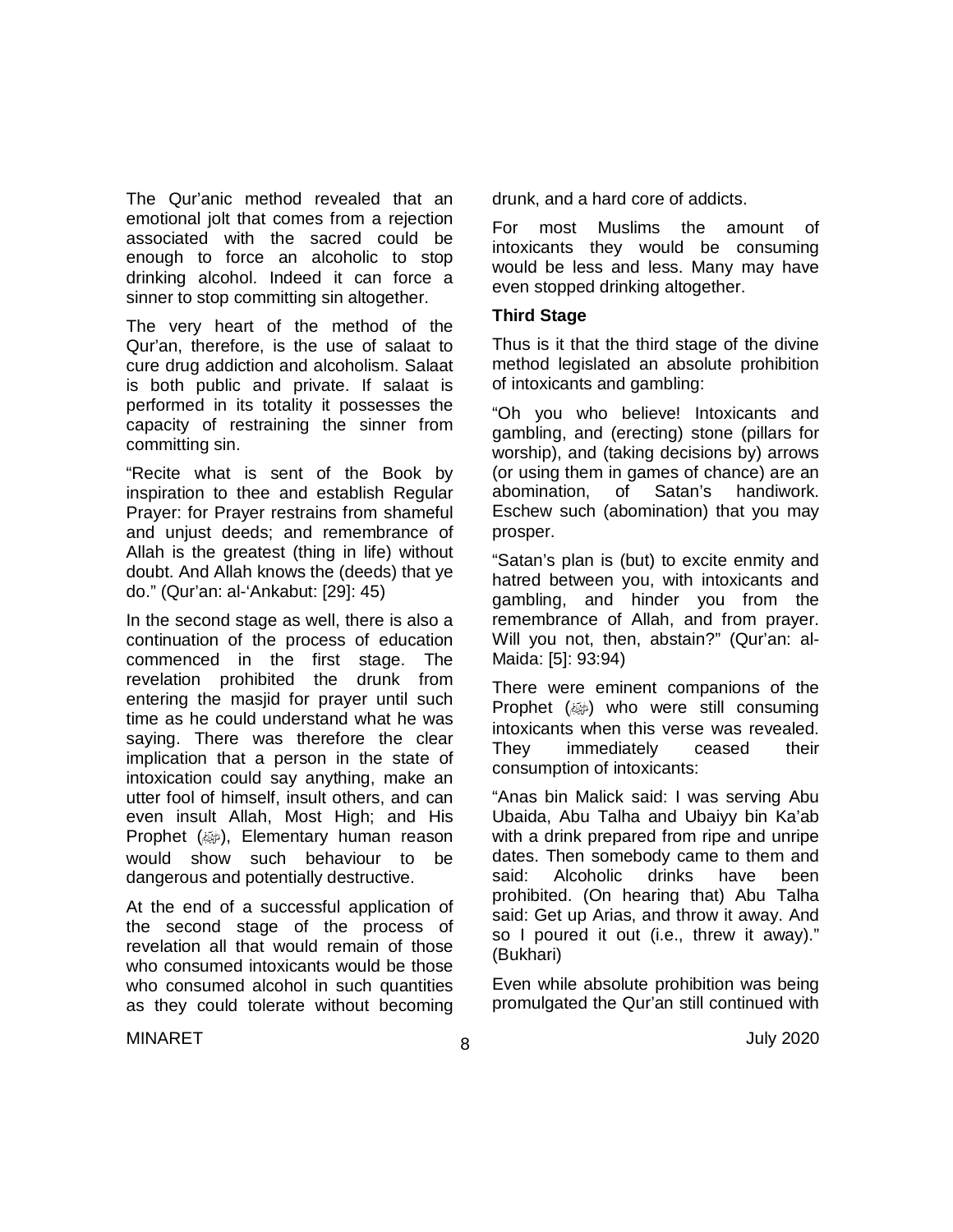the process of education by warning the believers that Satan exploits the opportunities created by intoxicants to his advantage. He breaks up the unity, fraternity and solidarity of the social order and creates enmity and hatred between people. He also succeeds in hindering people from prayer and from the remembrance of Allah, Most High.

In the third stage the Qur'an significantly restricted itself to the promulgation of the prohibition of intoxicants and left it to the Prophet  $(\omega)$  to explain and apply the law. Thus the Prophet  $(\omega)$  ruled that it was unlawful to drink any drink that intoxicates:

"Aisha said: Allah's Messenger was asked about al-bit. He said: All drinks that intoxicate are unlawful (to drink)." (Bukhari)

"Jabir bin Abdullah reported the Messenger of Allah as saying: If a large amount of anything causes intoxication, a small amount of it is prohibited." (Abu Daud)

It was thus unlawful to take even a sip of an intoxicating beverage. Indeed the Prophet  $(\omega)$  went on to declare the believer who drinks alcohol to be outside the faith and to reveal that Allah's curse was on all those who were in any way associated with the entire production, trade, distribution and consumption of wine:

"Abu Huraira said that the Prophet (@) said: An adulterer, at the time he is committing illegal sexual intercourse, is not a believer (i.e., not a Muslim); and a person, at the time of drinking an alcoholic drink, is not a believer; and a thief at the time of stealing, is not a believer."

### (Bukhari)

"Ibn Umar reported the Messenger of Allah saying: Allah has cursed wine, its drinker, its server, its seller, its buyer, its presser, the one for whom it is pressed, the one who transports (or serves) it and the one for who it is transported (or served)" (Abu Daud).

### **Punishment**

The philosophy of punishment, as determined through the Qur'an, is directed to one of three basic objectives. Punishment is either retributive, or deterrent, or reformatory. But even at the third stage of the Qur'anic method there is, as yet, no punishment to be inflicted on those who violate the divine prohibition and consume alcohol. Indeed the Prophet  $(\omega)$  died without legislating a punishment. It was left to the Muslim community to themselves determine a punishment, and to then enforce it. This was done in the fourth stage of the process.

## **Fourth Stage**

"Thaur bin Zaid al-Daili reported that Umar bin al-Khattab sought the opinion of the Companions (of the Prophet) regarding punishment in case of intoxication (for the Messenger of Allah had fixed no punishment for it). Ali bin Abu Talib said: I think it proper that eighty lashes should be given, for he who drinks would be intoxicated, and in a state of intoxication he would babble, and while babbling he would abuse, or something like that. He said: Umar bin al-Khattab fixed (the punishment as) eighty lashes." (Muwatta Imam Malik)

It would appear that the reason for not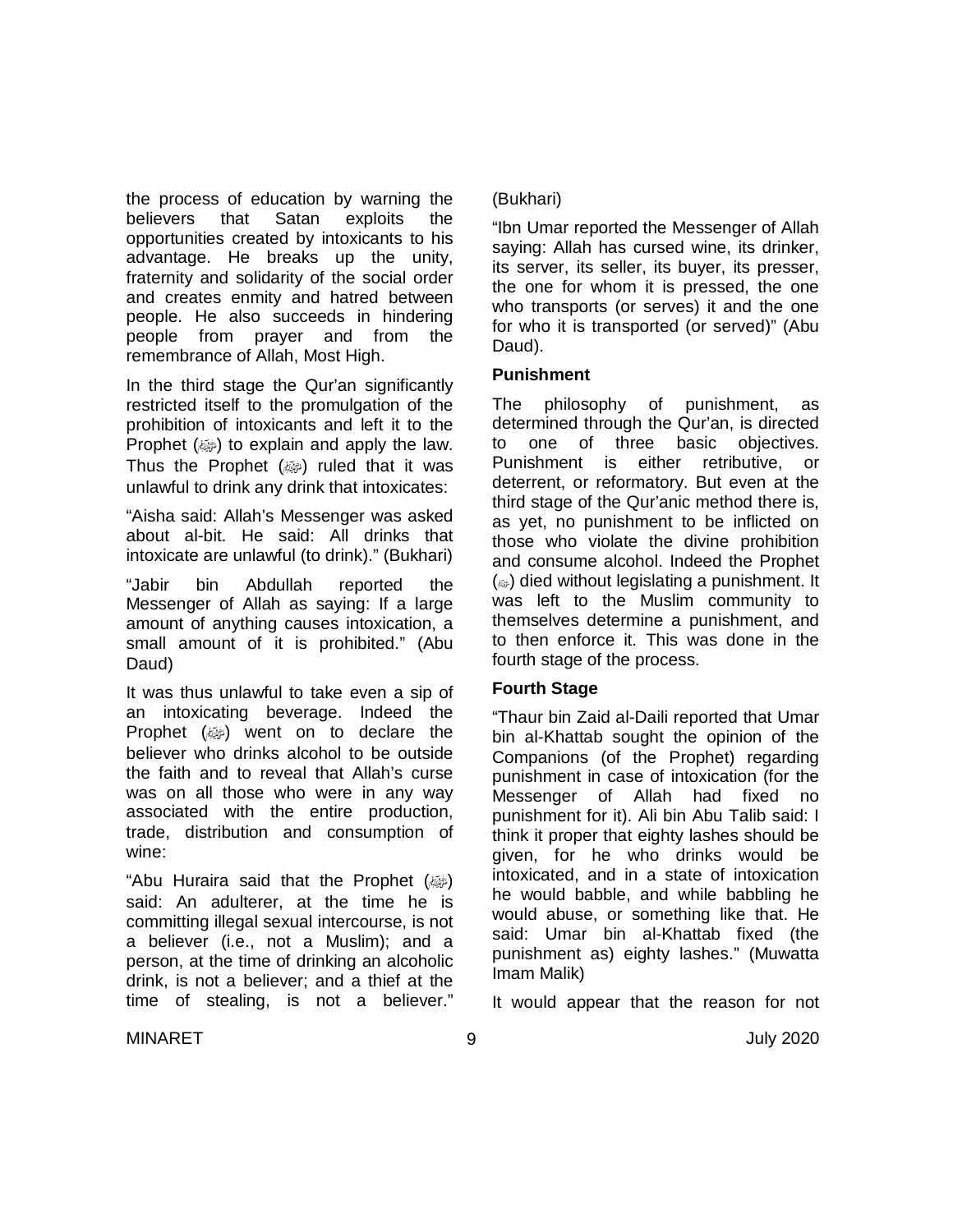prescribing a Qur'anic punishment, or a punishment determined by the Prophet (صلى الله عليه وسلم(, was perhaps the fact that addiction to alcohol could constitute a disease and would thus be something quite difficult to eradicate within the time frame that came to an end with the death of the Prophet  $(\omega)$ . It would also be ethically repugnant to punish someone who is helpless to abstain from alcohol. It was an eloquent testimony to the wisdom of the gradual approach of the Qur'an that it was left to the believers to determine when it would be appropriate (if at all) to prescribe a punishment.

The primary function of the punishment promulgated by Umar (R.A.) was deterrent. Those who were weak of will, or addicted would, when cured, be able to muster or summon up in the inner resources to abstain from drinking because of the threat of deterrent punishment.

With this, the fourth and last stage of the process, the curse of alcoholism was finally and completely eradicated from Muslim society. And this was no mean achievement! It was successfully eradicated because the divine wisdom ordained a gradual stage by stage approach to the problem in which education played a dominant role. It is also significant that no economic resources of the society were employed in the process of eradicating the use of intoxicants.

Americans pay huge sums of money to enter into programs that attempt to cure them of the disease of alcoholism and drug addiction.

#### **Continuing Operational Validity of Qur'anic Method**

There are some scholars of Islam who have been persuaded that the Qur'anic revelations pertaining to the consumption of alcohol have been subjected to Naskh (the principle of abrogation of one divine revelation by another. (Qur'an: al-Baqarah: [2]:106).

In their view subsequent Qur'anic revelation abrogated (Naskh) previous revelation in the Qur'an on this subject. They also hold the view that once a Qur'anic revelation was subjected to Naskh it ceased to possess any operational validity. As a consequence, the Qur'anic method of dealing with alcohol and drugs was applied only once in history, and could never be applied again.

In response to a hypothetical situation in which an alcoholic wished to take the shahadah and become a Muslim, such scholars would require him to first cure himself of his alcoholism before taking the shahadah. The reason for this is the certainty that he would have to be punished for drinking alcohol when once he became a Muslim. How is he to be cured of his alcoholism other than through the Qur'anic method? Such scholars have no answer.

My teacher of blessed memory, Maulana Dr. Muhammad Fazl-ur-Rahman Ansari categorically rejected the application of the principle of abrogation (Naskh) internally to the Qur'an. Rather he accepted that a Qur'anic revelation could, and did, abrogate pre-Qur'anic revelation. Such, for example, was the case with respect to the law of fasting (saum).

If we reject belief in the internal application of Naskh to (continued on page #.13)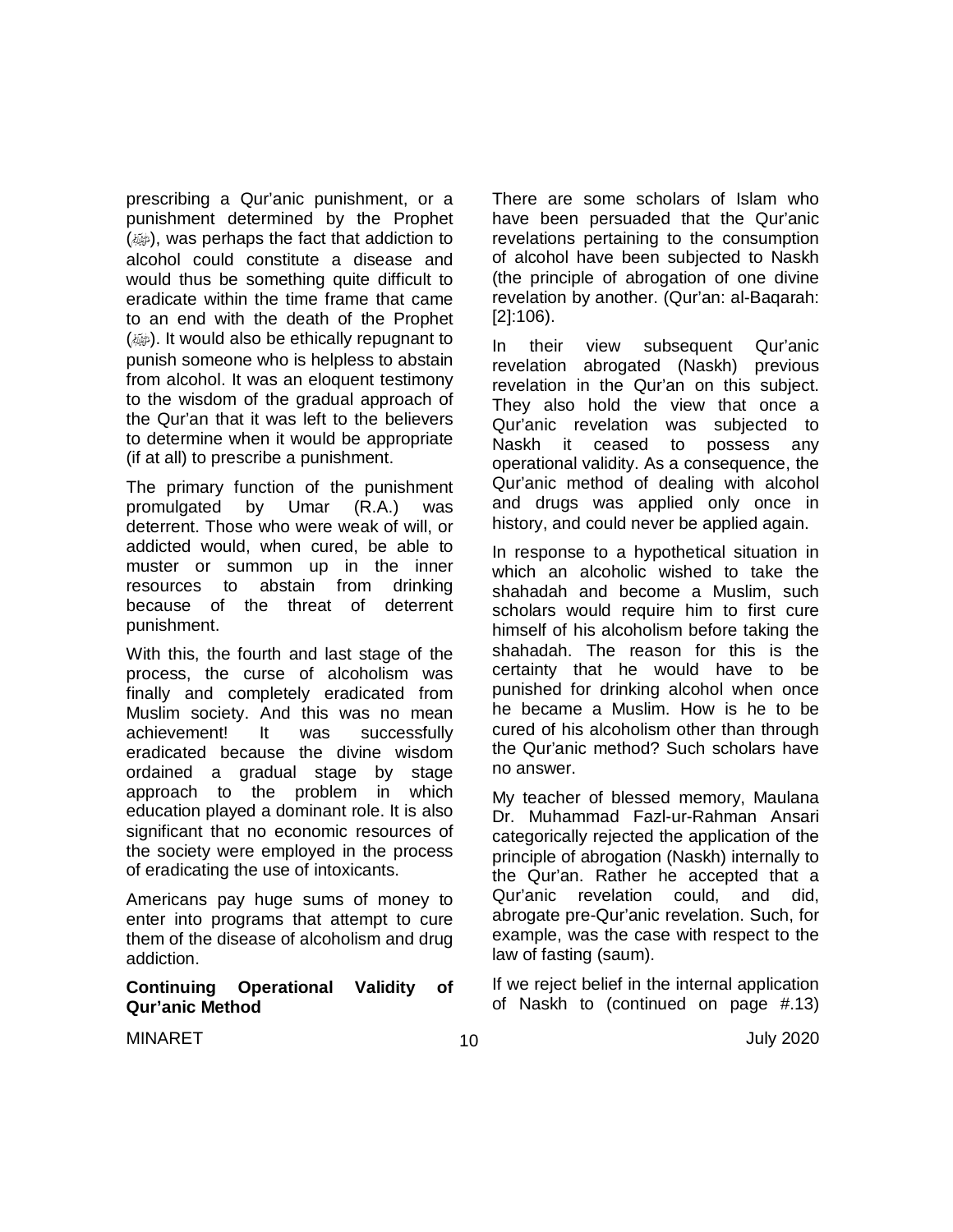# Investment and the Islamic Economy

Ghazy Mujahid

The importance of capital formation in a modern economy cannot be too exaggerated. On it depends all economic development and progress. In view of its increasing importance, economists have begun to emphasize the need of increased investment in all sectors. It is paradoxical indeed to note that the economic system of Islam which is generally regarded as deficient and outdated, lays stress on all those principles which have been emphasized by modern economists themselves. The whole economic system prescribed by Islam also contains fundamentals conducive to increased investment and greater capital formation.

#### **Dehoarding and Zakaat**

Islam denounces and discourages hoarding that is the first Islamic principle which serves as an inducement to increased investment. Hoarding means the storing up of wealth and allowing it to lie idle without being put to any use. Nothing is more poisonous for an economy than the evil of hoarding. The result of hoarding is that resources lie idle when in fact they can be profitably invested and used to increase production. It is in view of this detrimental effect of hoarding, that Islam has taken severe measures to curb it.

The economic system of Islam is also so designed that in it hoarding becomes an unfruitful burden and the hoarder finds himself at loss. This is because Islam provides for the levy of zakaat a tax on savings. The special significance of zakaat which is levied at a rate varying from 2½ %

to 2 % on different forms of assets—is that it is the avowed enemy of hoarding. The levy of zakaat means an annual payment of at least a 2 ½ % tax on savings. Hence, if the savings are allowed to lie idle, they would ultimately dwindle away in the very payment of the annual tax. Thus zakaat induces a person to invest his savings so as to get a return at least equal to the amount of the zakaat he has to pay on them. Moreover, by providing social security schemes, and entrusting the State with the duty of fulfilling the basic necessities of every citizen, Islam removes the very cause of hoarding.

This is how Islam encourages people to invest their savings and thereby help in increasing the rate of capital formation.

### **Abolition of Interest**

The second basic principle of the economics of Islam, which leads to greater investment, is the complete abolition of interest. Before describing how the abolition of interest induces greater investment, it would be better to clarify two important points regarding the rate of interest. First, there need be no doubts that interest is prohibited in Islam. It is misleading to say that usury and not interest which is forbidden, for there is no real difference between usury and interest. Secondly, the Western belief that the abolition of interest would retard savings, and hence capital formation is baseless. It is a fact that saving is a natural phenomenon, and hence man will save whether a rate of interest is paid to him or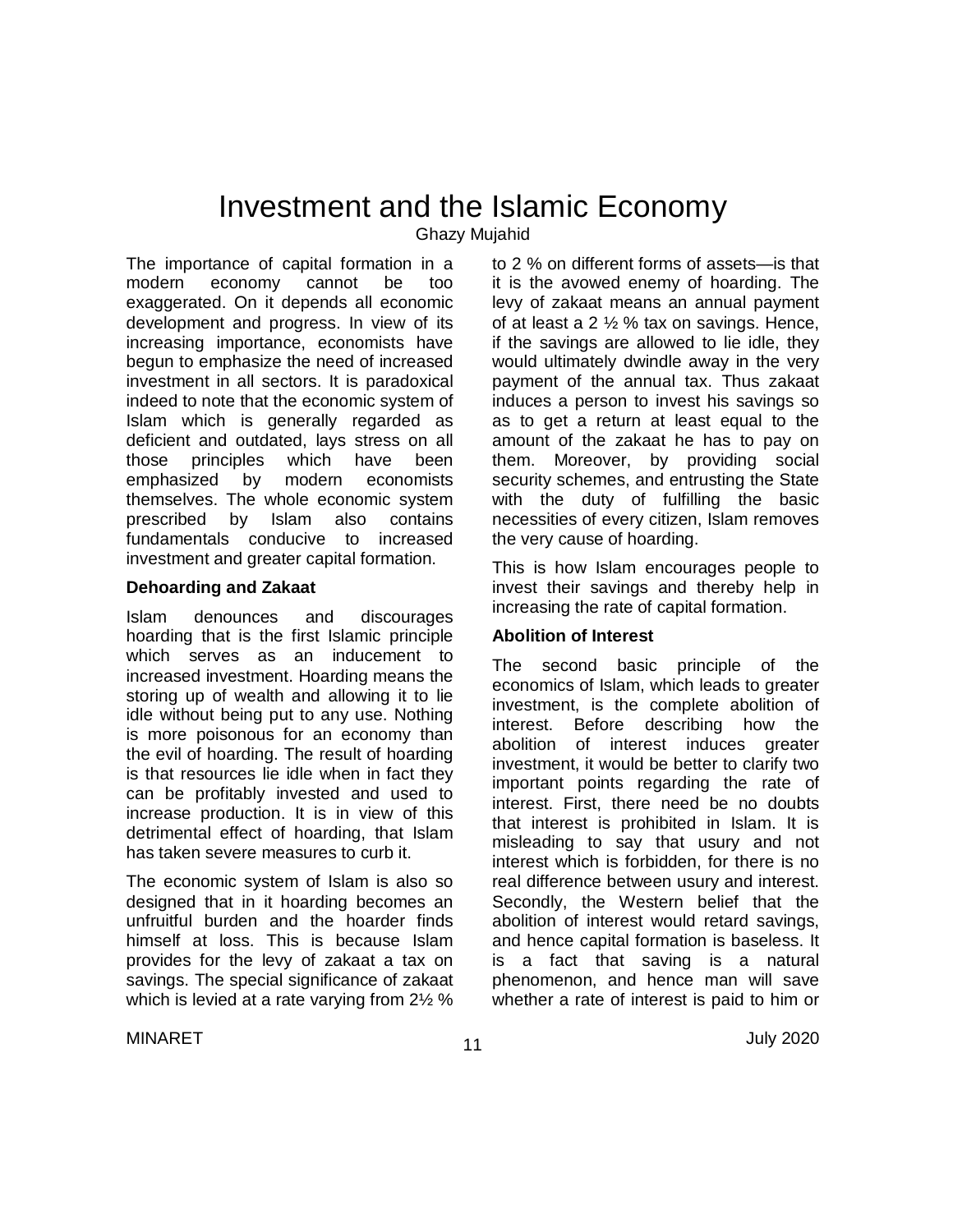not. Therefore, a higher rate of interest cannot be expected to lead to a larger volume of savings. In fact, some economists have even argued that a higher rate of interest may tend to reduce savings.

#### **Interest and Investment**

Now it is to be seen how the abolition of interest acts as an inducement to investing. First, the rate of interest is popularly believed to bring forth greater capital resources and hence increase capital formation. This belief is by no means true. On the contrary it has been found that the rate of interest acts as a hindrance in the way of development by retarding the rate of capital formation. Keynes himself admitted that the growth of real capital is held back by the money-rate of interest which acts as a brake to the wheel of investment. He argued that if this brake were removed, the growth of real capital would be far more rapid. Thus one reason why the abolition of interest leads to increased capital formation is that a major hindrance to investment is removed.

MINARET July 2020 Secondly, the abolition of interest removes from the economic scene a convenient<br>form of "investment" for the shv form of "investment" for the shy businessman. People prefer to deposit their savings in banks and earn fixed interest rather than take the risk of investing in productive enterprises themselves. The presumption that banks in turn invest the money in productive enterprises, and as such "investment" in the form of bank deposits would be as productive as any other form of investment, is not well founded. A considerable portion of bank loans is granted for unproductive purposes. In the

absence of interest, however, the saver would have to invest the money directly in productive channels, either by becoming an active participant or a 'sleeping' partner in a business enterprise.

#### **Importance of Consumption**

Finally, consumption is also given due significance in the economics of Islam. It is interesting to note that the earlier Western economists regarded consumption as having very little significance, and it was comparatively recently that they began to emphasize its importance. Yet Islam laid great stress on consumption centuries ago. The importance of consumption is very great because consumption is necessary to absorb production, and without it production is meaningless. It was because of this that Keynes laid so much stress on the need of keeping the level of consumption high. In the Islamic system, equal importance is attached to investment and consumption. Islam, as has been pointed out by Sh. Mahmud Ahmad, prescribes only two uses of money: one, investment, and the other expenditure on consumer goods. The Holy Qur'an itself contains Revelations directing Man to spend on consumption."

Moreover, Islam also aims at a more equitable distribution of wealth through the provision of zakaat and equal opportunities for all alike. This is significant because a more equitable distribution of wealth and incomes also ensures a higher level of aggregate consumption.

Thus, the Islamic economic system provides many incentives to increase investment. By discouraging hoarding and abolishing the institution of interest, the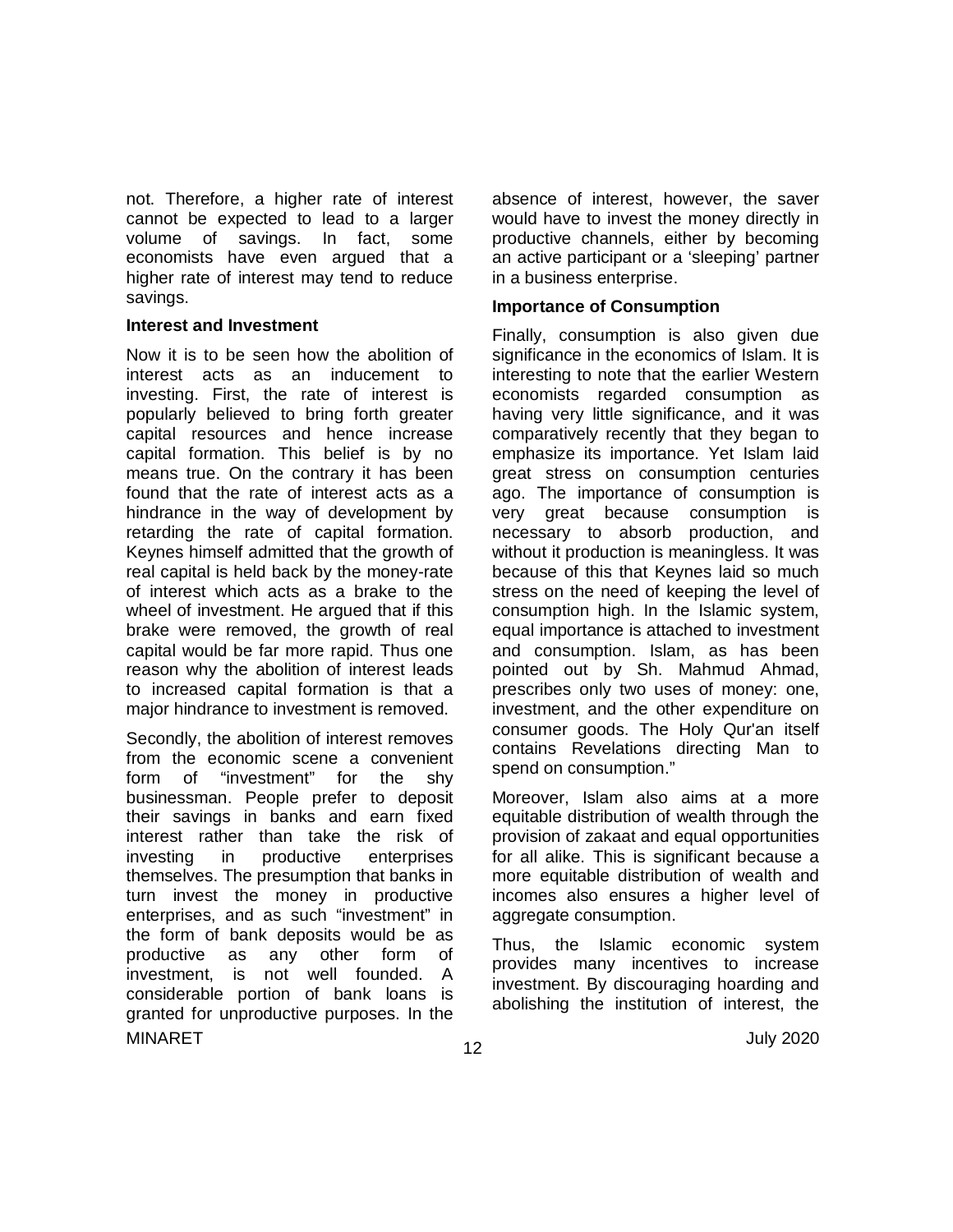Islamic system eliminates strong impediments from the way of capital formation. Furthermore it lays stress on increased consumption, so as to ensure a

sufficiently effective demand and a good rate of profits; and profits are the best incentives for entrepreneurs to undertake more investment!

#### (Continued from page #. 10)

the Qur'an it would be possible for us to respond in a different way to the alcoholic who wished to take the shahadah and enter into Islam. We would invite him to take the shahadah even though he was

still an alcoholic. We would then take him stage by stage through the Qur'anic method until, at the very end, we would respond with an enforcement of the Islamic penal code if he were to still drink alcohol.

THE QUR'ANlC FOUNDATIONS AND STRUCTURE OF MUSLIM SOCIETY' By' Dr. Muhammed Fazl-ur-Rahman Ansari . B.Th., M.A., Ph.D. Vol: I: Principles Relating to the Foundations of Muslim Society Vol II: Code Relating to the Structure of Muslim Society THIRD EDITION (Just published) Price : US  $$20/$ Pak. Rs.  $1600/$ = Now available at:— World Federation of Islamic Missions, Islamic Centre Block-'B' North Naizmabad, Karachi-74700, Phone: 021-36644 156

\_\_\_\_\_\_\_\_\_\_\_\_\_\_\_\_\_\_\_\_\_\_\_\_\_\_\_\_\_\_\_\_\_\_\_\_\_\_\_\_\_\_\_\_\_\_\_\_\_\_\_\_\_\_\_\_\_\_\_\_\_\_\_\_\_\_\_\_\_\_\_\_

\_\_\_\_\_\_\_\_\_\_\_\_\_\_\_\_\_\_\_\_\_\_\_\_\_\_\_\_\_\_\_\_\_\_\_\_\_\_\_\_\_\_\_\_\_\_\_\_\_\_\_\_\_\_\_\_\_\_\_\_\_\_\_\_\_\_\_\_\_\_\_\_

=========================================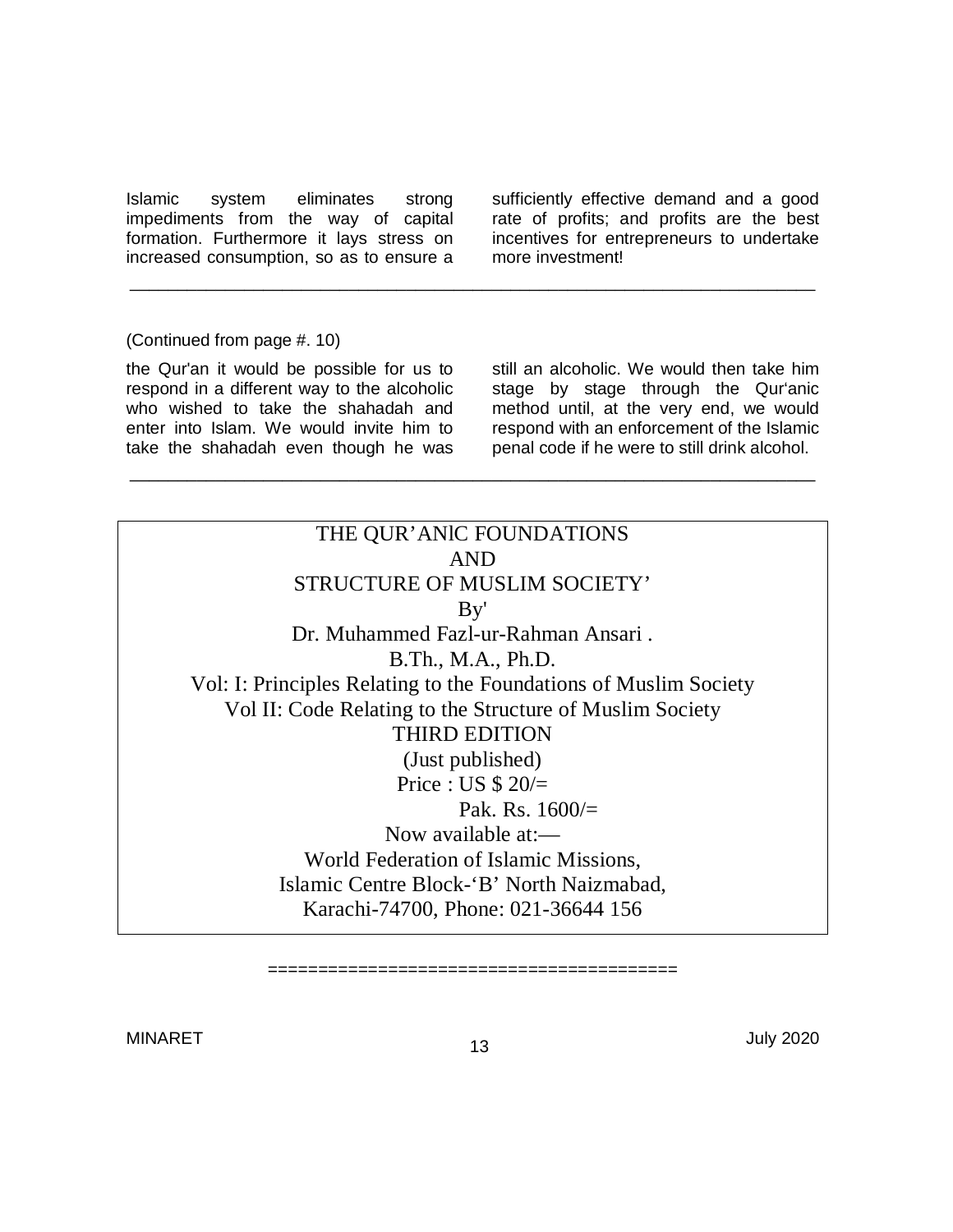# Marriage and the Position of Women in Islam

Muhammad H. I. Dobinson

A Muslim woman's Western sister has much to envy her for. The emancipation of Muslim women began in the days of the Holy Prophet (@) and has continued until today when a Muslim woman is far more truly emancipated than her Western counterpart. From the religious and legal standpoint she is the equal of men. See Surah 2:228:

"And they (women) have rights similar to those of men over them in kindness".

She can own property and conduct her own business as did Khadija, the beloved first wife of Holy Prophet Muhammad (@), and her inheritance is secured, by the dictate of the Holy Qur'an and the Shariyah, on the death of her husband.

A Muslim woman is entitled to propose marriage to a man (again as did Khadija to the Holy Prophet ((). and refuse the proposal of one if she does not fancy or approve of him. Upon marriage she retains her own name and does not take that of her husband, as is the custom in the West, and becomes the possessor of a mahr, or dowry, which the husband gives her and without which a marriage is not valid, vide Surah 4: 4:

"And give unto the women whom ye marry free gift of their marriage portions (dowry)".

The dowry can take any form, either a sum of money, its value depending on the affluence of the husband, or goods, or a combination of both. If money, it can be a

certain amount in down payment, and a promise of the balance to be paid later, or it can be paid all in one installment.

Marriage in Islam is a legal civil contract as well as being a religious sacrament, and can take the form of a written document in which the wife can lay down her own conditions pertaining to the marriage. A man is entitled, provided he can afford it and meet out fair treatment to take up to four women in marriage, but the wife on marriage can stipulate that the husband remains monogamous or takes no more wives. Surah 4:3:

. . .marry of the women who seem good to you, two, three or tour; and it ye fear that ye cannot do justice to so many, then one only, or the captives (prisoners of war) that your right hands possess. Thus it is more likely that ye will not do injustice".

Divorce is relatively easy in Islam, each party to the marriage having the right to start divorce proceedings if they feel they and their partner can no longer pull along together. Upon divorce a woman is entitled to keep her dowry and a husband can be forced to make her an allowance, especially if she is with child, vide Surah 2:241:

"For divorced women, a provision in kindness: a duty for those who ward of evil (Muslims)".

And again, Surah 4:20-21:

"And if ye take one wife for another, and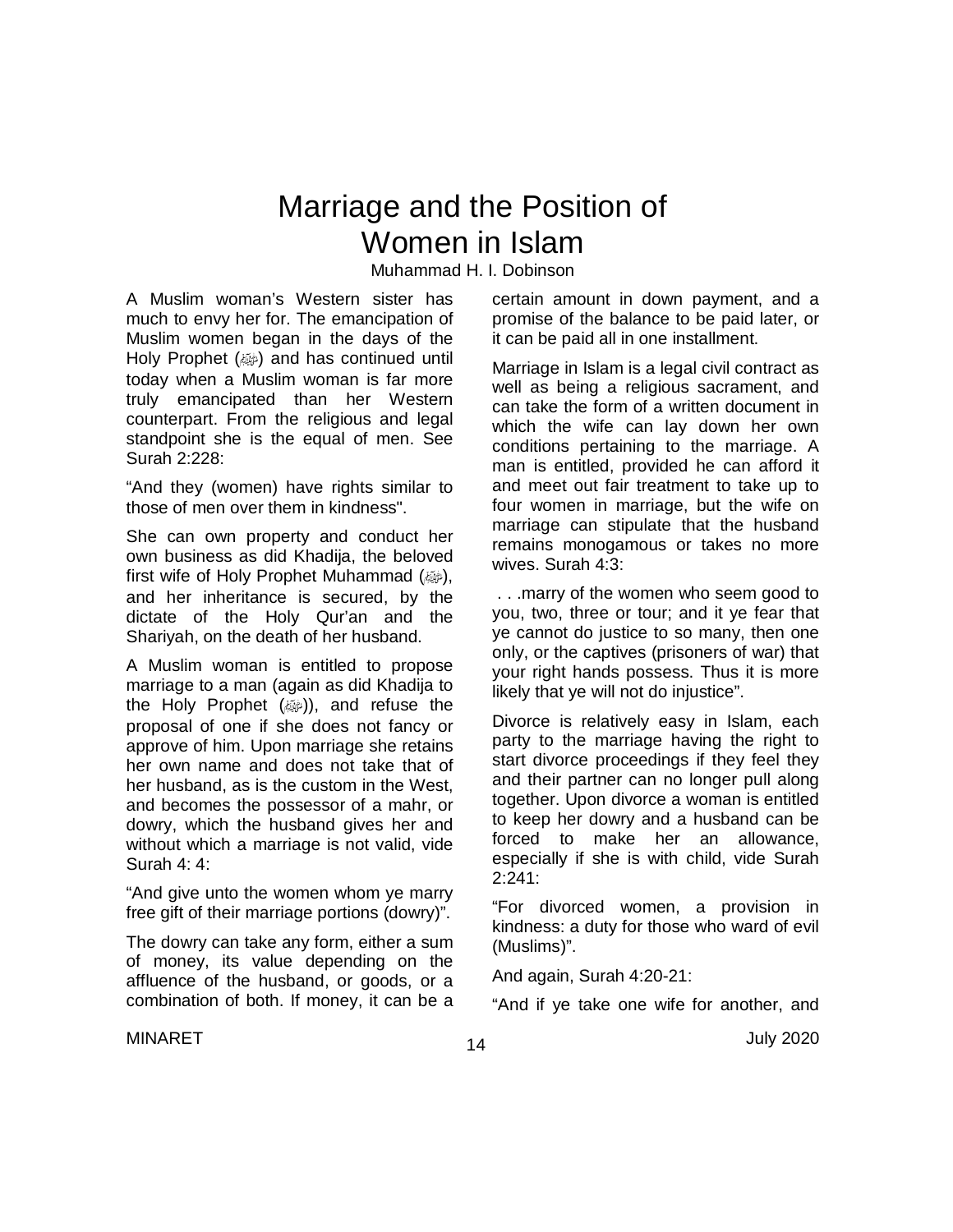have given unto one of them a sum of money, however great, take nothing back from it. Would ye take it by way of calumny and open wrong? And how can ye take it back after one of you hath gone in unto the other, and they have taken a strong pledge from you?"

As statistics show, broken marriages and divorce are relatively rare in Islam as compared with non-Muslim countries, especially in the West, all contrary to popular belief, so the Muslim system of marriage does seem to work very well in practice. Of all the things permitted to a Muslim, divorce is the most hateful in the sight of God, vide the Traditions of Holy Prophet Muhammad (وَالله عَلَيْهَا

Muslim women do not normally go out to work to earn a living after they are married, as is so prevalent in the West, except to do social or welfare work as nurses or in charity etc. The husband is the sole breadwinner and responsible for supporting his wife and family. The domestic side of the household is the responsibility of the wife and she has complete authority in this domain, though there is nothing in the Holy Qur'an or Traditions that lays down that a wife must do the cooking and housework. If she so chooses, she can insist that her husband engage servants to perform these tasks for her, and in the more well-to-do Muslim households this is in fact what happens.

Adultery and fornication are, in Islam, civil crimes as well as being sins and can earn for the guilty parties a flogging or, until recently in Arabia, a stoning to death".

"And come not near unto adultery. Lo! it is an abomination and an evil way". Surah

#### 17:32.

"The adulterer and the adulteress, scourge each one of them with a hundred stripes. And let not pity for the two withhold you from obedience to Allah, if ye believe in Allah and the last day. And let a party of believers witness their punishment". Surah  $24.2.$ 

If the wife commits adultery (a rare thing in Islam), her husband can divorce her for it, but he must produce four witnesses to support his accusations; See Surah 24:4.

"And those who accuse honourable women but bring not four witnesses, scourge them with eighty stripes, and never afterwards accept their testimony they indeed are evildoers".

"As for those of your women who are guilty of lewdness, call to witness four of you against them". Surah 4:15.

Polygamy, which Islam limited to four wives and did not incidentally invent, was permitted in the early days of Islam when the Muslims were fighting bloody battles for their very existence, to take care of the widows and orphans of Companions killed in battle, vide Surah 4:3:

"And if ye fear that ye will not deal fairly by the orphans, marry of the women, who seem good to you, two, three or four".

It is therefore a form of social charity to provide a husband and a home for them and to save them from becoming destitute and/or falling into sin. It is an institution which has great social and domestic value, and not intended to provide a varied sexual diet for the husband. Virtual and unofficial polygamy is. In effect, practiced by members of other religions which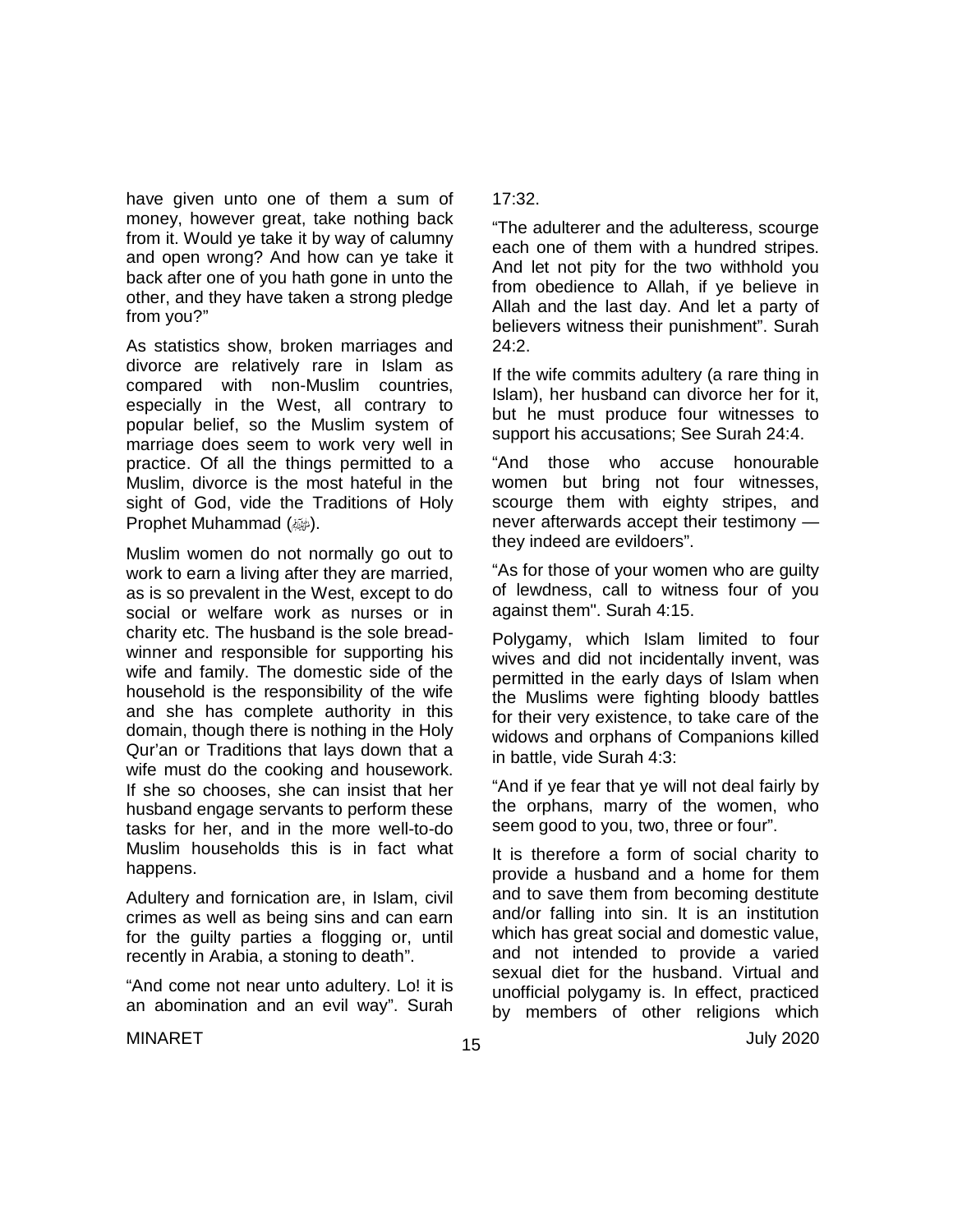officially forbid it, as the men-folk have their mistresses and girl friends, and prostitution and the "call-girl" system are widespread in the West. Polyandry, or the taking by a woman of more than one husband, was stamped out and prohibited in Arabia by Islam, and is strictly forbidden to Muslim women. The European Emperor Charlemagne was polygamous, so historians tell us, with the tacit approval of the Christian Roman Catholic church. Also, Catholic priests, in the early days of the church in Europe, were permitted to marry — which they very often did;

A Muslim man can take as a wife a woman of any other revealed religion (e.g. a Christian or a Jewess), but a Muslim woman is allowed to marry only a coreligionist otherwise she would lose all the rights and privileges she enjoys under Islam, vide Surah 2:221 :

"Wed not idolatresses until they believe; for lo! a believing bond-woman is better than an idolatress though she pleases you : and give not your daughters in marriage to idolators until they believe, for lo! a believing slave is better than an idolator though he pleases you".

Prostitution is strictly forbidden by Islam, as is the living by a man on the immoral earnings of a woman, and is a crime punishable by the civil courts as well as being a sin for which a Muslim has to account to Allah Himself, see Surah 24:33:

"Force not your slave-girls to whoredom that ye may seek enjoyment of the life of the world. if they would preserve their chastity".

MINARET July 2020 Marriage in Islam is taken very seriously indeed, and much care is exercised by a

couple before embarking on matrimony. The general custom in most Muslim countries is for the parties to be selected, or at least approved of, by their parents and guardians and the elders of the two families. Divorce is meant only as a humanitarian release from an unfortunate and unhappy union, not as a means of providing a variety of sexual experience, as some, ignorant of Islam, imagine it to be. It is the Muslim law that if a husband wishes to remarry a woman he has divorced, she must first marry, and be widowed or divorced from, another man, see Surah 2:230:

"And if he hath divorced her, then she is not lawful to him thereafter until she hath wedded another husband. Then if he (the other husband) divorce her, it is no sin if they come together again if they consider that they will be able to observe the limits of Allah. These are the limits of Allah. He manifesteth them for a people who have knowledge".

This is so that husbands will not enter into divorce proceedings lightly. Marriage is regarded by Muslims as the ideal, celibacy being forbidden to them if they have the means to marry. Celibacy is the exception, and marriage and the family is the basic 'unit of the Islamic social order. The Holy Prophet (ﷺ) himself has said: "A man perfects half his religion when he marries; for the other half, he must place his trust in Allah". In Christian countries, chastity and celibacy are the ideals, marriage being tolerated only because it is necessary for the propagation of the human species! As the Apostle Paul said: "it is better to marry than to burn"! If a Muslim man cannot afford to get married, he should avoid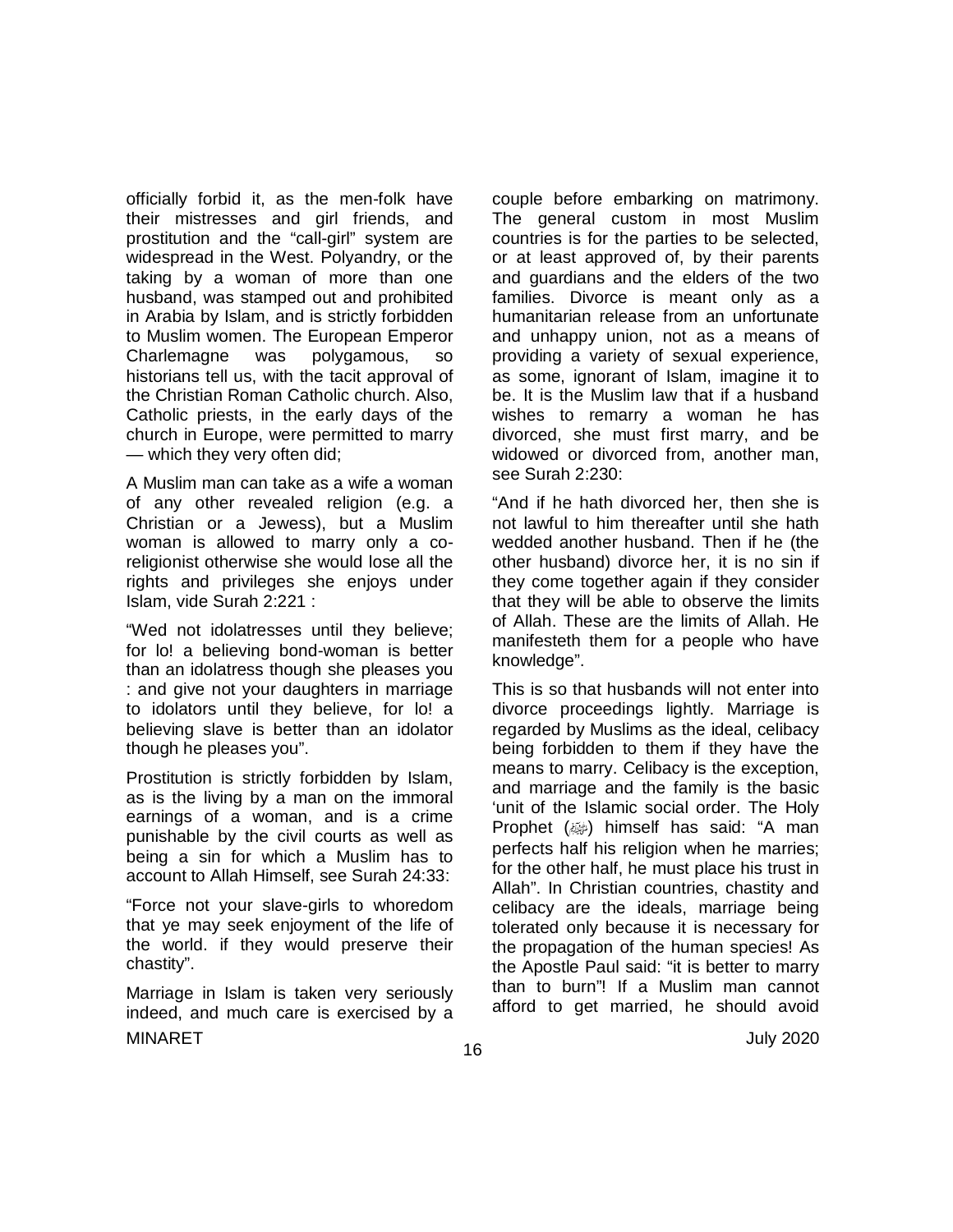fornication, which is punishable by law in Muslim countries, and if necessary fast and pray as a means of suppressing his baser instincts and desires, and keeping himself pure outside marriage.

Muslim men and women do not mix socially in Islam if they are not related, and there are no public dances or mixed social clubs as are common with non-Muslims. The men and women of Islam are instructed by the Holy Qur'an to keep their eyes cast down when they meet, and in all other ways behave with modesty and decorum, vide Surah 24:30-31:

"Tell the believing men to lower their gaze and be modest. That is purer for them. Lo!

Allah is aware of what they do. And tell the believing women to lower their gaze and be modest, and to display only that of their adornment which is apparent, and to draw their veils over their bosoms".

A Muslim woman is never left alone in the company of a man who is not a relative of hers, and generally do not go out unless accompanied by a male relative or servant.

It should be obvious from what has been said above that these rules of Islam are specifically designed by Almighty Allah Himself for the protection of women and the maintenance of a good social order, not, as many non-Muslims think, for the enslavement of womankind.

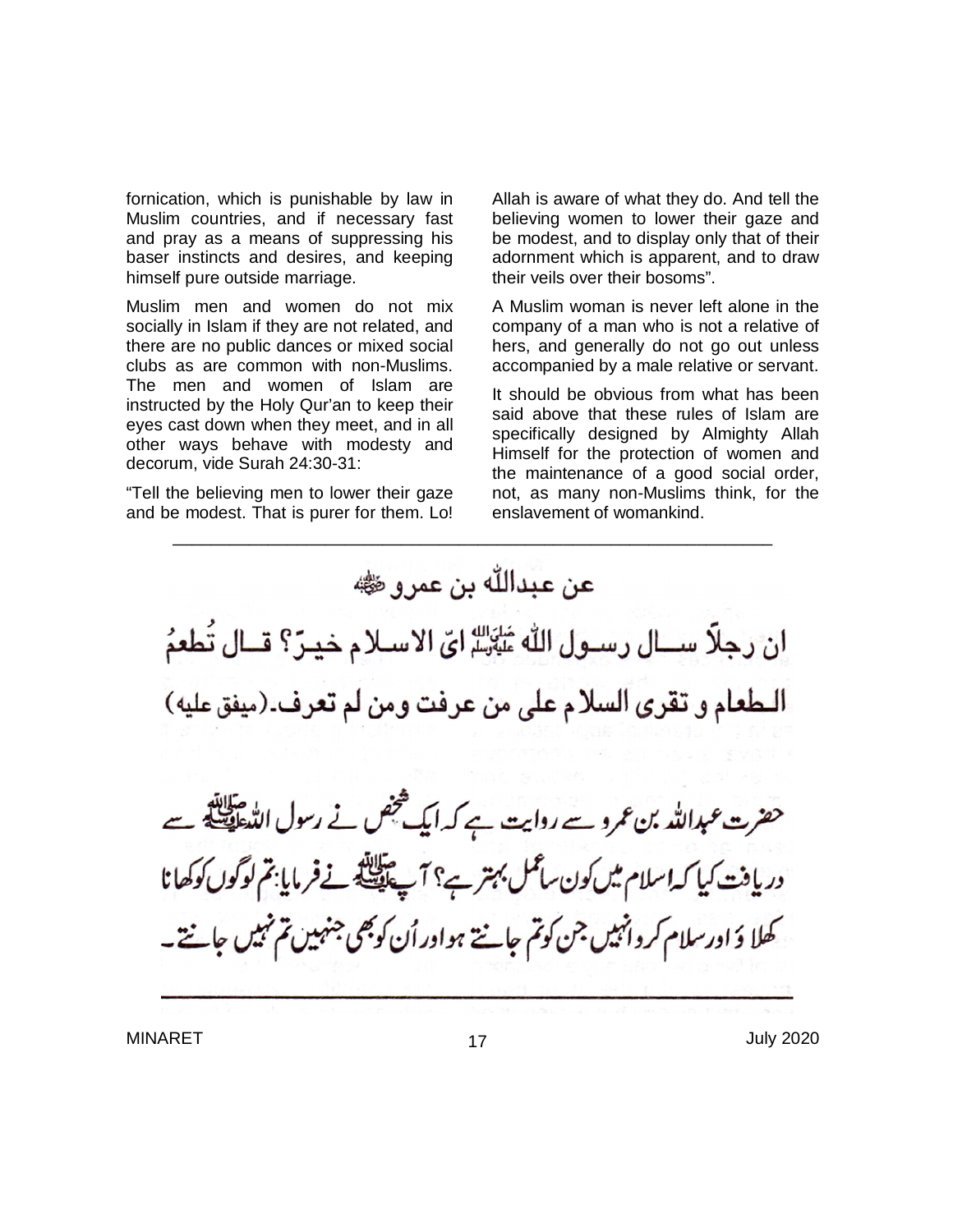# From Race to Brotherhood

Abdul Aziz Abdul Qadir Kamil

Islam refers to pre-Islamic society as the age of 'ignorance' (al-jahiliyah): ignorance as opposed, not to knowledge but, basically, to justice. Fundamentally, ignorance here means injustice, with all that that implies of the subordination of learning and truth to the appetites and passions. The word is already used in this sense by the pre-Islamic Arab poet 'Amr ibn-Kulthum: 'O Hind! do not behave ignorantly towards us; or we in turn shall behave ignorantly beyond the ignorance of the ignorant.'

That is to say do not oppress us beyond a certain limit, or we shall feel obliged to return the oppression with interest! Islam thus came to apply the word Jahiliyah (or injustice) to racial discrimination in all its manifestations — including excessive deference to lineage, tribal convention and economic situation.

Thus the Prophet  $(\omega)$  admonishes men, saying: 'O, you people, God hath caused to depart from you the vainglory and presumption of the ignorant, and their pride in their forefathers. Men are of two sorts: the righteous, God-fearing man, honourable in the sight of God, and the licentious, dastardly man, of whom God takes little account.

'You are all from Adam, and Adam was created from dust; let men cease to boast of their forefathers, or else they shall be more despicable than dung beetles in the sight of God. '

'Your lineage is of no account you are all the children of Adam the pride you take in

your forefathers transgresses the teaching of your Lord no man is superior to another save in faith and fear of God.'

Counseling his Companion Abu Dharr al-Ghiiari (RDA) the Prophet (@) said: 'See, you are not worthier than any other man, nor superior to him, except you be more God-fearing than he.'

One of his prayers, when he communed with God towards the close of night, was: 'I am a witness that [God's] servants are all brothers.'

But this was not easy for people accustomed to regard their tribal conventions as little less than sacred and to hold to their kinship generation after generation in a manner for which it is difficult, if not impossible, to find a parallel in other nations.

How was Islam to bring them, and mankind with them, on to the straight path of faith and equality?

### **By invitation**

There was inequality among men on a tribal basis, or one could say, on a racial basis; whatever the reason, inequality existed, and Islam's role was to put an end to it.

Equality begins with a universal creed, open to all, and containing no private mysteries: for religion is for all men. Thus God speaks to his Prophet, who says: 'O mankind! Truly l am a Messenger to you all from God…' (7: 158).

Thus he is not a regional or racial prophet;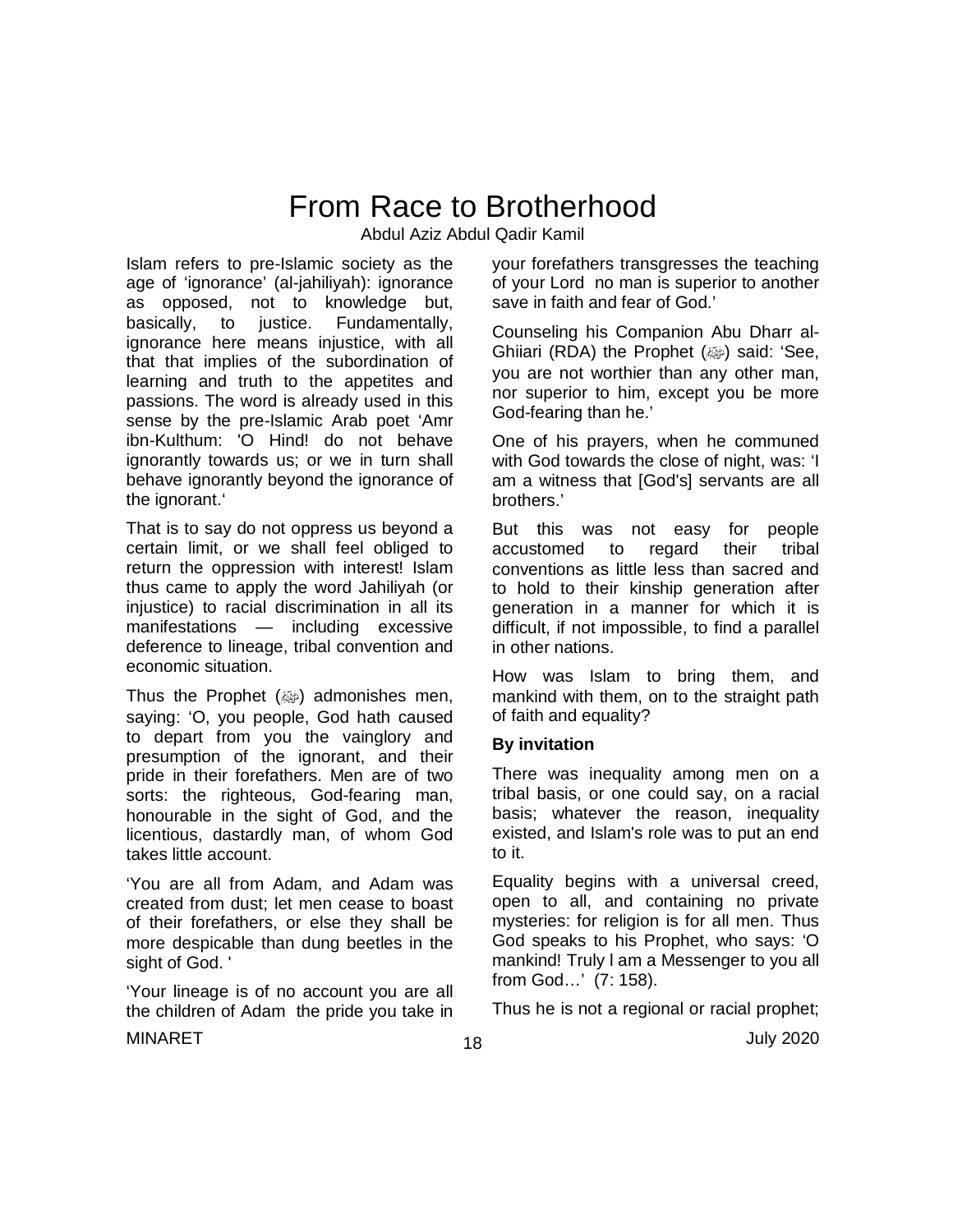indeed he says: 'I have been sent to men both fair and black.'

#### **Without fanaticism**

It is in the nature of this universal invitation that it knows nothing of fanaticism, one of the major causes of discord between men.

The people of Quraish attacked the message of Islam on the grounds that it had been revealed to a poor man. This is recorded in the Koran; 'And they say, "Why has not this Koran been sent to some great man of the two towns?' is it they who would distribute the mercy of thy Lord? it is We who distribute among them their livelihood in the present life, and We exalt some of them above others in degrees (of rank], so that some of them may make others subservient [to themselves]. And the mercy, of thy Lord is better than that which they amass' [43: 31, 32].

We shall later return to this text, but the aspect of it which concerns us here is that poverty, or economic situation was one of the reasons given for the attacks to which Islam was subjected in Makkah.

Al that time, the majority of the Arabs could not imagine that the Prophet's invitation was disinterested. They therefore offered him all manner of supposed distinctions or advantages — the basis of their own lives — it he would abandon Islam: 'If it is simply wealth that you are seeking with this matter that you have brought, we-shall collect for you wealth that will render you wealthier than us, and if you desire honour, we shall make you lord over us and decide nothing without you, and if you desire sovereignty, we shall make you our king.'

But he shunned wealth, social position and authority: In other words, he refused any distinction with a financial, social or political basis and would accept from them only faith and human brotherhood.

Thus the Prophet  $(\omega)$  rejected at the outset those factors that lead to discrimination. Let us see how this is reflected in the religious observances of Islam.

#### **Worship**

Prayer is the most prominent feature of Islamic religious observance. In addition to the five daily prayers, the people gather for communal prayers on Fridays and the two feast-days, while the most important gathering takes place at the season of the Pilgrimage. In the masjid, the worshippers stand in rows, men of different tongues and colours mingling indiscriminately, and those who arrive earliest are entitled to occupy the front rows. The Imam is the one most qualified to read the word of God, while he who calls them to prayer must be chosen from among men of irreproachable character.

The first muezzin for the Messenger of God was an Ethiopian slave, Bilal, who had been seriously ill-treated by the idolaters of Quraish. They used to make him lie on the scorching ground with a hot stone weight on his belly, until one day he was ransomed and released by Abu Bakr (R.D.A.), one of the Prophet's Companions. That is why 'Umar ibn-al-Khattab (R.D.A.), the second Caliph used to say: 'Abu Bakr, our lord, released our lord.' Bilal had a beautiful voice, and was one of those who accompanied the Prophet  $(\omega)$  when he emigrated from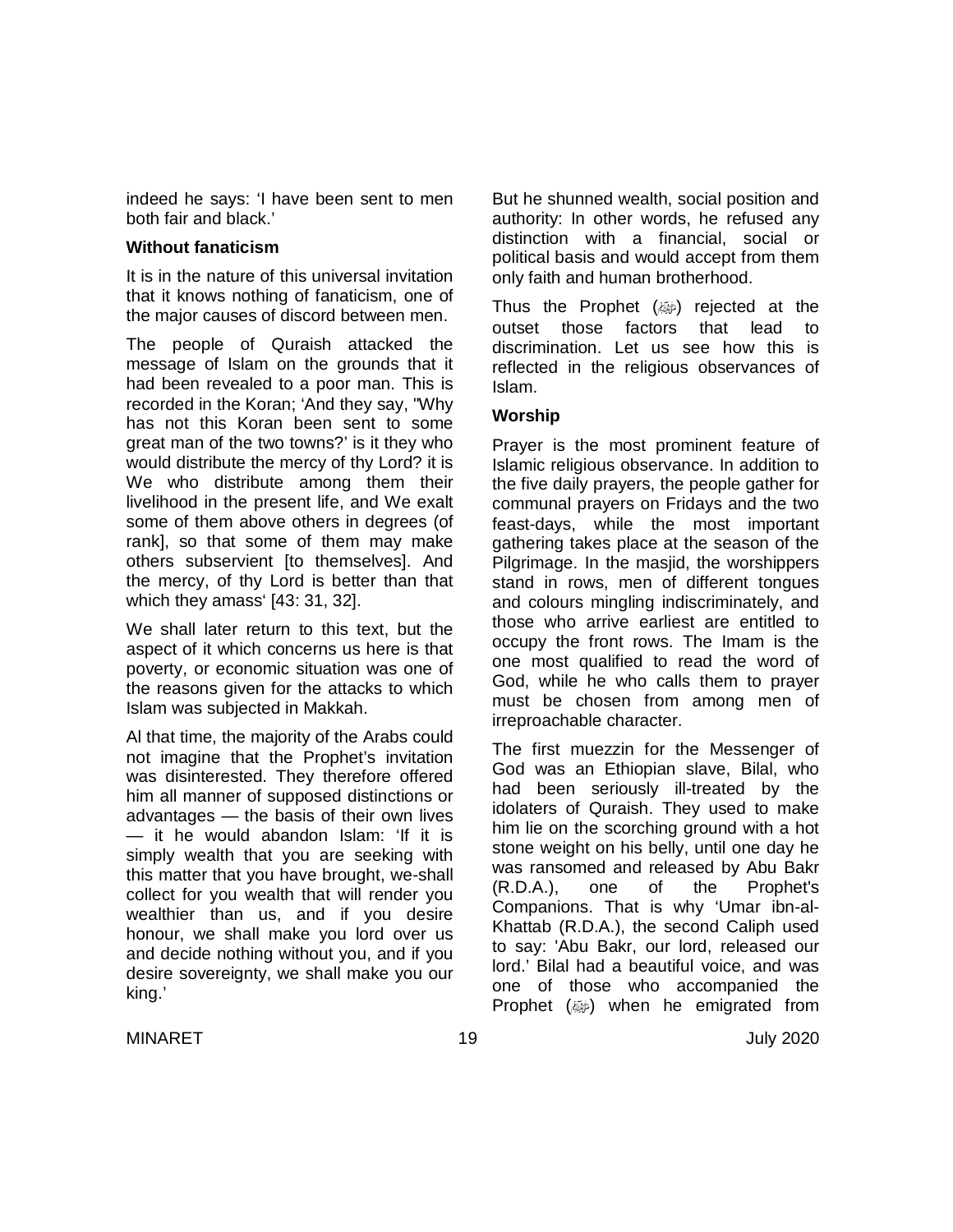Makkah to Medina. He used to utter the summons to prayer for the Prophet (ﷺ) during the latter's journeying and sojourning. Later, when the Prophet (ﷺ) conquered Makkah in the eighth year of the Hegira, he ordered Bilal to utter the call to prayer from the top of the Ka'ba; and his voice was thus the first to be heard summoning the faithful to prayer from that spot. After the death of the Prophet  $(\omega_p)$ , he called no more, except on one solitary occasion when he did so at the request of the Muslims in the Aqsa Masjid in Jerusalem.

Thus, the first voice to be raised in the muezzin's call to prayer from all three of the masjids most sacred to Muslims was that of Bilal, the Ethiopian from Africa.

Similarly in regard to learning. In the Umayyad period and alter the death of the great Arab masters of jurisprudence known as 'the Abdullahs' (ibn-'Umar, ibn-at- 'Abbas. ibn-at-Zubair and ibn-al-'As), intellectual primacy in most Islamic lands passed into the hands of non-Arabs. Thus 'Ata' ibn-Abi-Flabah who was Imam of the Masjid and Faqih (jurisprudent and theologian) of Makkah, was, according to Islamic historians, as black as a raven, lame and flat-nosed. The Imam at-Awza'i, Faqih of Damascus, says of him: "Ata' was the most agreeable of men.'

When 'Abdu|lah ibn-'Umar came to Makkah and they questioned him, he said: 'Why do you bring your problems to me, since you have, among you here, lbn Abi-Habah?'

The Imam of Yemen was Tawus, while Yahya ibn-Kathir was Faqih of the Yamama, at-Hasan al-Basri was Faqih of Basra, Malrhul was Faqih ot the people of Dam ascus, and 'Ata' el-Khorasani was Faqih of the people of Khorasan. As to Medina, it had as its, Faqih a man of the Qulraish, Sa'id ibn-at-Musayyib who refused to give his daughter in marriage to the son of the Umayyad caliph, and married her instead to one of his disciples, because of his confidence in the letters piety, morals and responsiveness to learning.

At the time of the Jahiliyah, the people of Quraish were exceptionally stubborn in their attitude to the Pilgrimage. The main ritual was the halt at Mount 'Arafat, but the Quraish would not go there, wishing merely to halt at at-Muzdaliiah, which lies within the boundary of the Holy Places, whereas 'Arafat is outside it. As an affirmation of full equality between all men in the discharge of their religious duties, the Prophet  $(\omega)$  gave orders that the Quraish should in future perform the halt on 'Arafat in exactly the same way as other Muslims, as can be seen from the following passage in the Koran: 'Then pour forth from where the people pour iorth...' (2: 199).

On the Muzdaliiah, during the Jahiliyah, they used to recite the names of their glorious ancestors and boast of their closeknit tribal solidarity. But the Prophet (@) forbade them to take so much pride in their ancestors, and commanded them to glorify God, their Creator. God's word here is: 'And when you have performed the acts of worship prescribed for you, celebrate the praises of God as you celebrated the praises of your fathers, or even more than that'. [2: 200].

 $\mu$ MINARET July 2020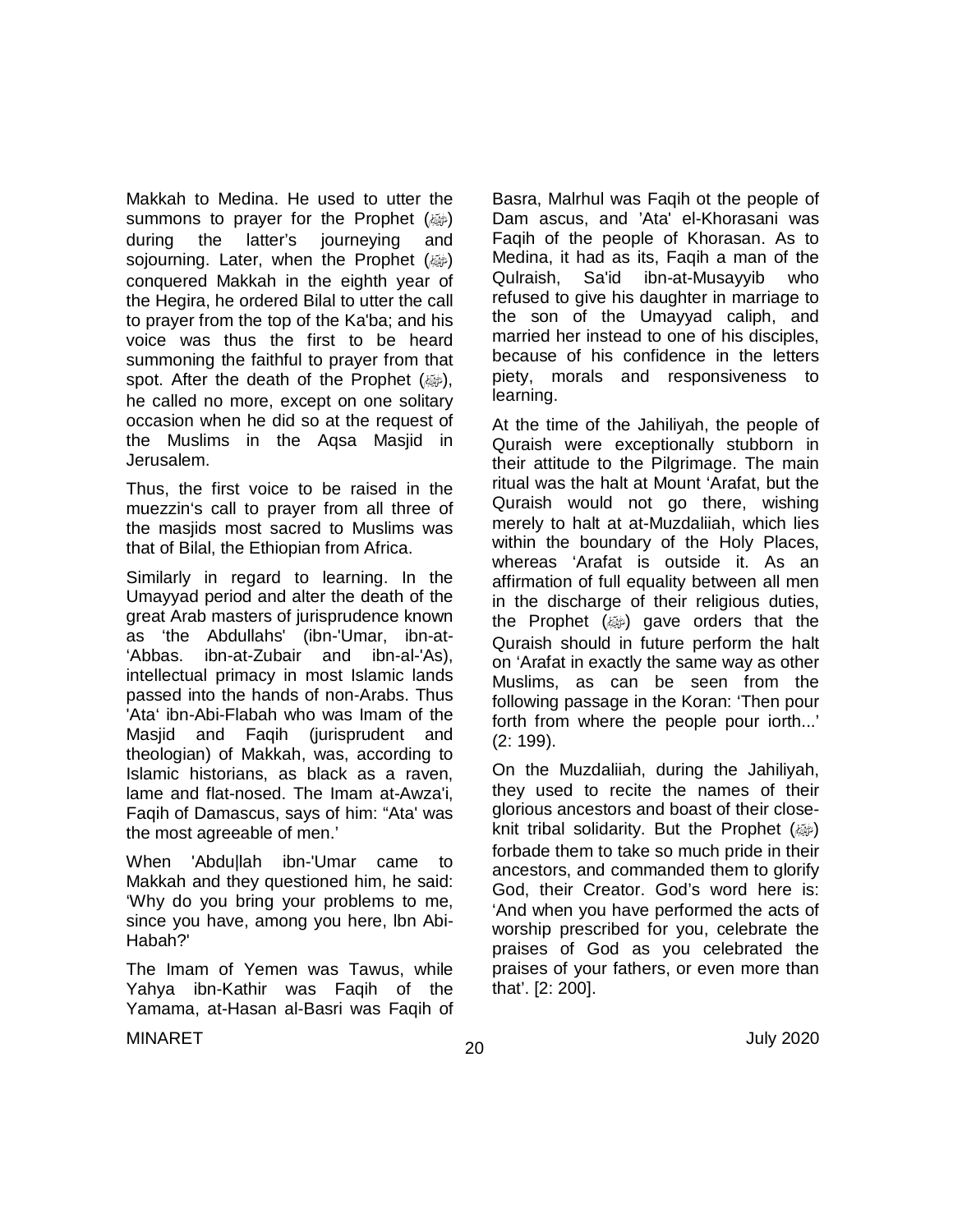## Imam Abu Hanifa Dr. Muhammad Fazlur Rahman Ansari (R.A.)

Imam Abu Hanifa, the greatest authority on Muslim cannon law, was born in Kufa in 80 A.H. (699 A.D.) during the reign of Abdul Malik bin Merwan. He saw reign of ten Umayyed Caliphs, including Hazrat Umar bin Abdul Aziz who ruled when the Imam was eighteen years of age, as also the reign of two Abbasid Caliphs, Saffah and Mansoor.

#### **Education:**

The lmam acquired education quite late in life, yet he rose to be one of the greatest figures of Muslim history. In the early days of Islam, literature, fiqh and Hadith were the only subjects taught. But by the time of the Imam philosophy had entered the sphere of religious doctrines and had created the science of "Kalam (dialectics). Imam Abu Hanifa, who by nature, was gifted with a keen sense of reasoning and exceptional intelligence, acquired great fame in the critical exposition and interpretation of religious doctrines. As a student, the lmam had the opportunity of studying under Hammad, who was highly reputed for his learning. Medina and Mecca being the greatest centres of Hadith in those days, the Imam visited them also to complete his studies. Here he sat at the feet of Ata bin Abi Rabah, Akramah, Imam Moosa Kazim and Imam Jafer Sadiq.

#### **Character:**

The principal occupation of Imam Abu Hanifa was commerce and he carried on a flourishing trade in textile goods. His exceptional success in trade was largely due to his absolute honesty. He was so much trusted by all that even non-Muslims deposited their wealth with him.

There are numerous stories of his extreme honesty recorded in history. For instance, once he sent cotton goods to his partner in trade called Hafs bin Abdur Rahman with the word that certain pieces had defects to the customers and disposed of all pieces of cloth. Imam Abu Hanifa felt extremely sorry when he came to know of the matter and gave the entire sum amounting to thirty thousand dirhmas in charity.

Contrary to the general tendency, of the wealthy class, Imam Abu Hanifa possessed a benevolent heart. It has been stated by the celebrated mystic saint, Hazrat Shaqiq Balkhi, that once he accompanied Imam Abu Hanifa. They sighted a person who suddenly turned to another lane on seeing them. Thereupon Imam Abu Hanifa called him out and enquired. The man halted and, reaching him, the Imam found him to be greatly perplexed. The person said that he could not face the Imam as he owed him ten thousand dirhams. The Imam was highly touched with the affair and told the debtor that he need not bother for paying it back to him. The lmam was not content with that and apologized to the borrower for<br>unwittingly putting him to mental unwittingly putting him to mental inconvenience.

The Imam was very popular among the masses who extremely loved and respected him. This popularity of the Imam was a head-ache to the Omayyad rulers who hired goondas in order to tease and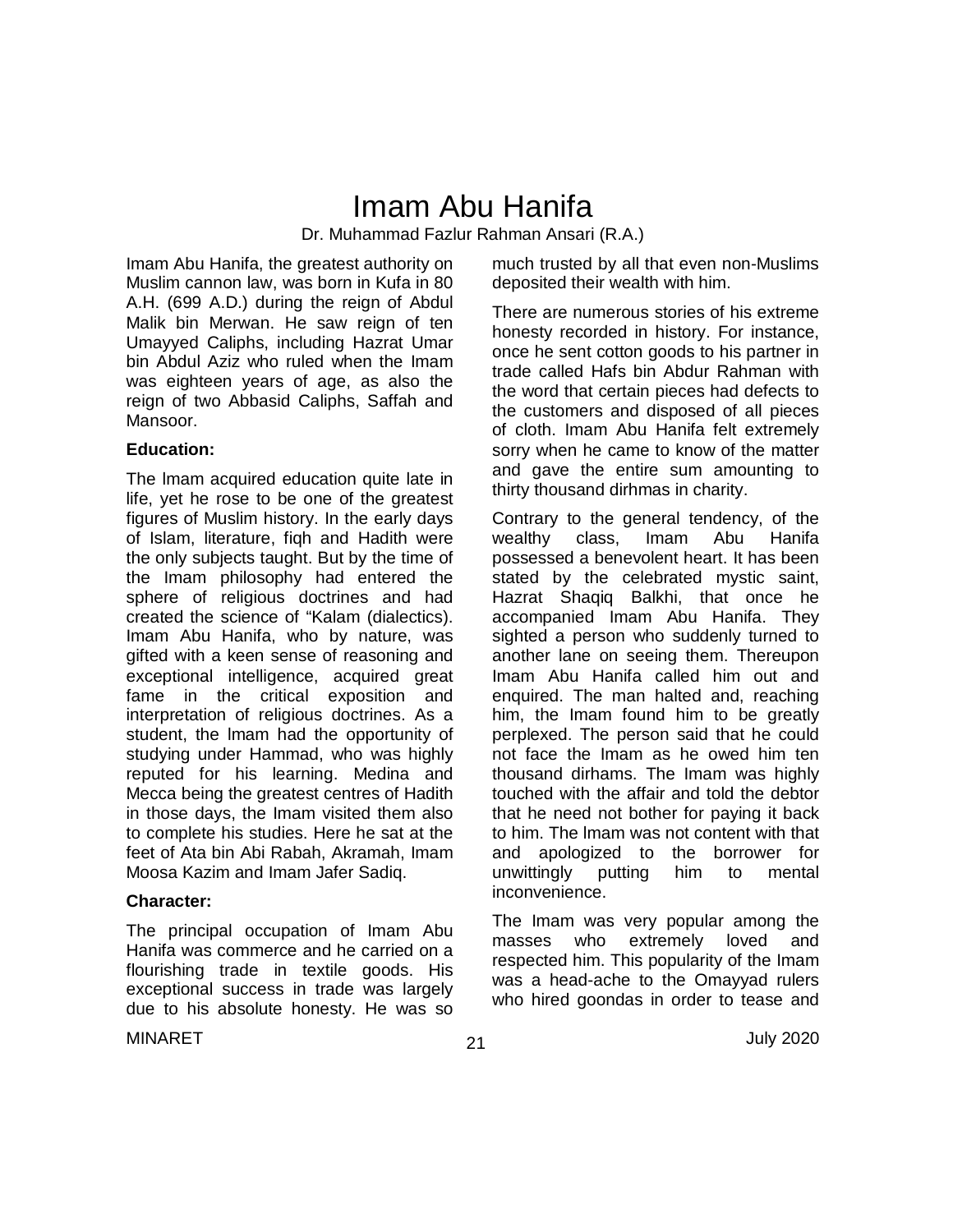defame him. Once such a hired hooligan came in the social gathering of the lmam and began to criticize and abuse him. His pupils wanted to oust him forcibly but the Imam prevented them from harming him. When the Imam started for his house, the hired goonda followed him and went on abusing till he arrived at the door of lmam's house. The Imam halted at the gate and addressed him, "Brother, l am entering my house where you will not be able to go. Please abuse me to your hearts' content here.

The Imam possessed all those human virtues and qualities which make an exemplary character. The powerful rulers of the Omayyad and Abbasi dynasties tried to win his favour, but he always declined active association with corrupt and tyrant administrators. Mansoor, the Abbasid Caliph, once offered a large amount of money to the Imam, which he declined to accept saying that it was repugnant to him to accept the money of Bait-ul-Mal (public treasury) which is public property and should go to needy persons.

On another occasion when the Abbasid Caliph, Mansoor, offered him the high post of the grand Qazi of his vast Empire, he bluntly replied, "Supposing a complaint is lodged against you in my court and you want that the case should be decided in your favour or else l should be thrown into a river, then rest assured that l would prefer to be drowned in the river rather that to decide against justice". This outspoken reply of the Imam silenced the Caliph. The Imam was very punctual in keeping up his schedule of time. Often he passed the whole night in prayers and became so absorbed therein that he would forget everything else. At times he wept bitterly while reading the Qur'an and that state lasted for hours.

The lmam used to explain the perplexing religious doctrines in such a simple manner that even the ordinary listeners could understand them and the most dogmatic person was convinced of his arguments.

#### **Trial and Temptations:**

The time in which the Imam lived was very stormy. The tyrannies let loose by the last Omayyad rulers over the pious, virtuous and learned people of the world of Islam at last hastened their doom. In order to keep alive the freedom of speech and the right to uphold the truth in those autocratic times, people revolted under the leadership of the members of the House of the Prophet  $(\omega)$ , and were very cruelly suppressed. In the beginning, the lmam's attitude was that of simple-noncooperation with the ruling class, but due to his high position in the world of Islam, he was compelled later on to openly support those who wanted the dethronement of the autocratic clique. In that context no amount of trials and temptations could deter him from the right path. They rather hardened his determination to do more.

Yazid bin Umar bin Hubira was appointed Governor of Kufa during the caliphate of Merwan ll. He invited the Imam to accept a respectable job in the Government which the later refused. The Governor swore that he would have to accept the job, but the Imam stuck to his words. Thereupon the Imam was put behind bars, and by the orders of the Governor, was flogged daily.

 $\mu$ MINARET July 2020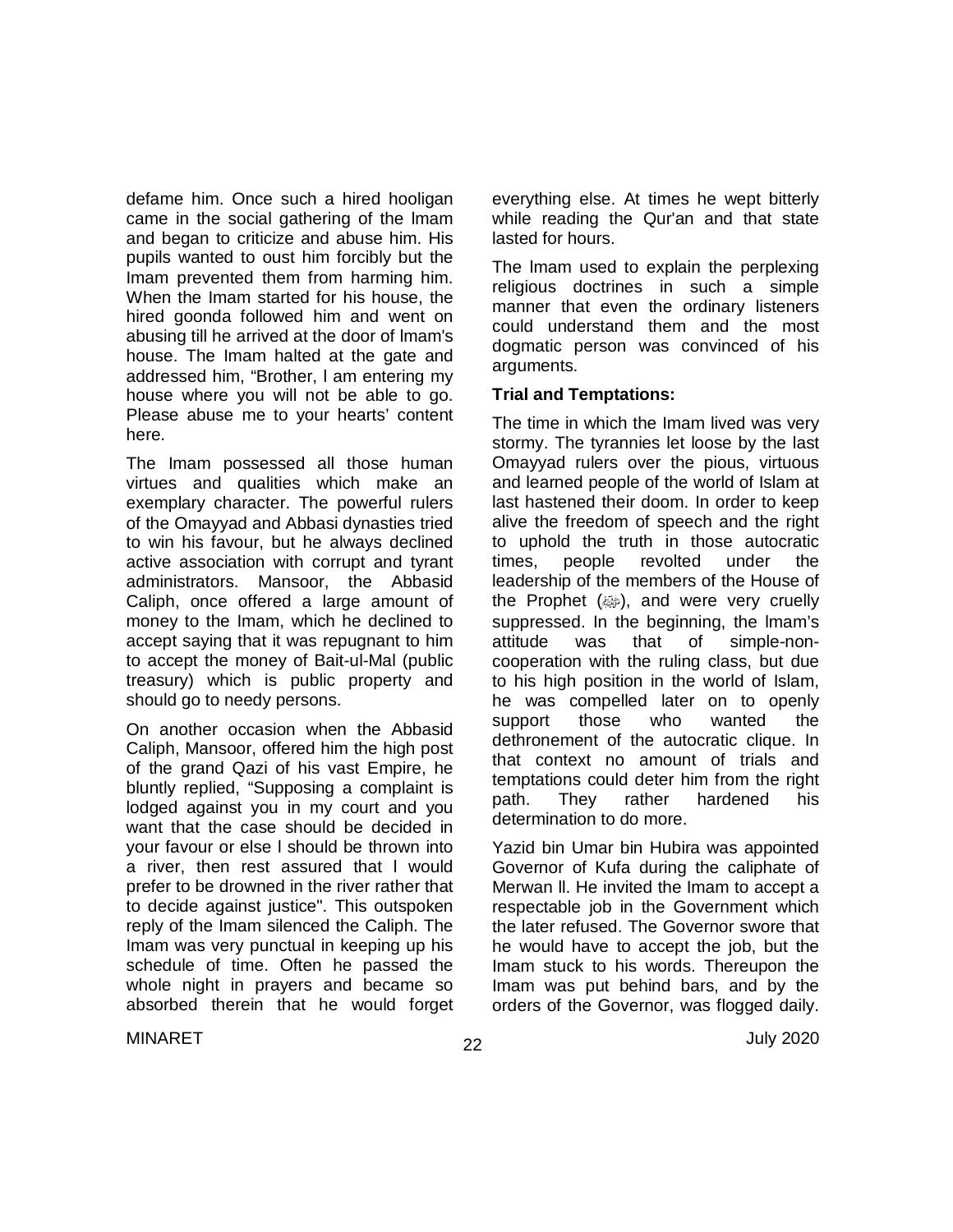The device, however, failed and the Imam was released after some days. After the release, he migrated to Hijaz and stayed there for two and a half years until the Omayyad caliphate was replaced by the Abbasid caliphate.

The Imam had entertained better expectations from the Abbasid Caliphate and on the accession of Saffah, the first Abbasid Caliph, he returned to his native town Kufa from Hejaz. But soon he was disillusioned and the Abbasid Caliphate too did not prove peaceful for him. Instead, his trials reached their climax during the reign of Mansoor, the second Abbasid Caliph, who summoned the Imam when he transferred his capital from Hashimiyah to Baghdad and offered him the post of grand Qazi (Judge). The Imam flatly refused the high job saying that he was not fit for that. The Caliph shouted out, "You are a liar". The Imam retorted: "You have verified my contention. A liar is unfit for the post of a Qazi". The Caliph became non-plussed and swore that he would have to accept the post of the grand Qazi. The Imam too swore that he would not.

#### **The End:**

 $\mu$ MINARET July 2020 Thereupon the Imam was thrown in a dark prison. It was the year 146 A.H. in the prison, he was poisoned. The moment the Imam became aware of poisoning, he prostrated in prayer before God and died while praying. The news of his death soon spread throughout Baghdad. The whole city came out to pay the last homage to their greatest Imam. More than fifty thousand people participated in his first funeral prayer. But the love of the people was not satisfied with that and, according to the historian Khatib, the funeral prayers

of the Imam were offered for twenty days after his burial.

#### **Achievements:**

Imam Abu Hanifa has the distinction of being the greatest legist of Islam. Being the highest authority on Islamic canon law, his disciples and followers came from the largest block in the Islamic world.

The Imam, in the beginning of his life, was deeply interested in Kalam, or exposition and logical interpretations of religious doctrines, but later on he devoted himself to the study and propagation of Hadith, Qur'an and Fiqh. He founded an academy of intellectuals of which he was the President to counsel on the codification of Islamic doctrines. According to Khwarizmi, "the number of sections of Islamic law framed by him is more than 83 thousand of which 38 thousands are related to devotional matters and 45 thousand deal with worldly affairs".

Though the Imam has not left behind any collection of Hadith, he occupied a high place as a Mohaddith. In those days, the exponents of Hadith were divided in two groups, viz. (1) those who collected the Hadith (sayings of the Prophet (ﷺ) Hadith (sayings of the Prophet various sources, and (2) those who critically examined the authenticity of those sources and interpreted them according to their knowledge. Those of the second group were called Mujtahids and Imam Abu Hanifa belonged to their ranks. As such, he became the greatest legist of Islam giving a sounder basis to Fiqh. Upto his time, heavy reliance on commonsense for distinguishing between authentic and unauthentic Ahadith was resented. But the Imam followed that principle to a great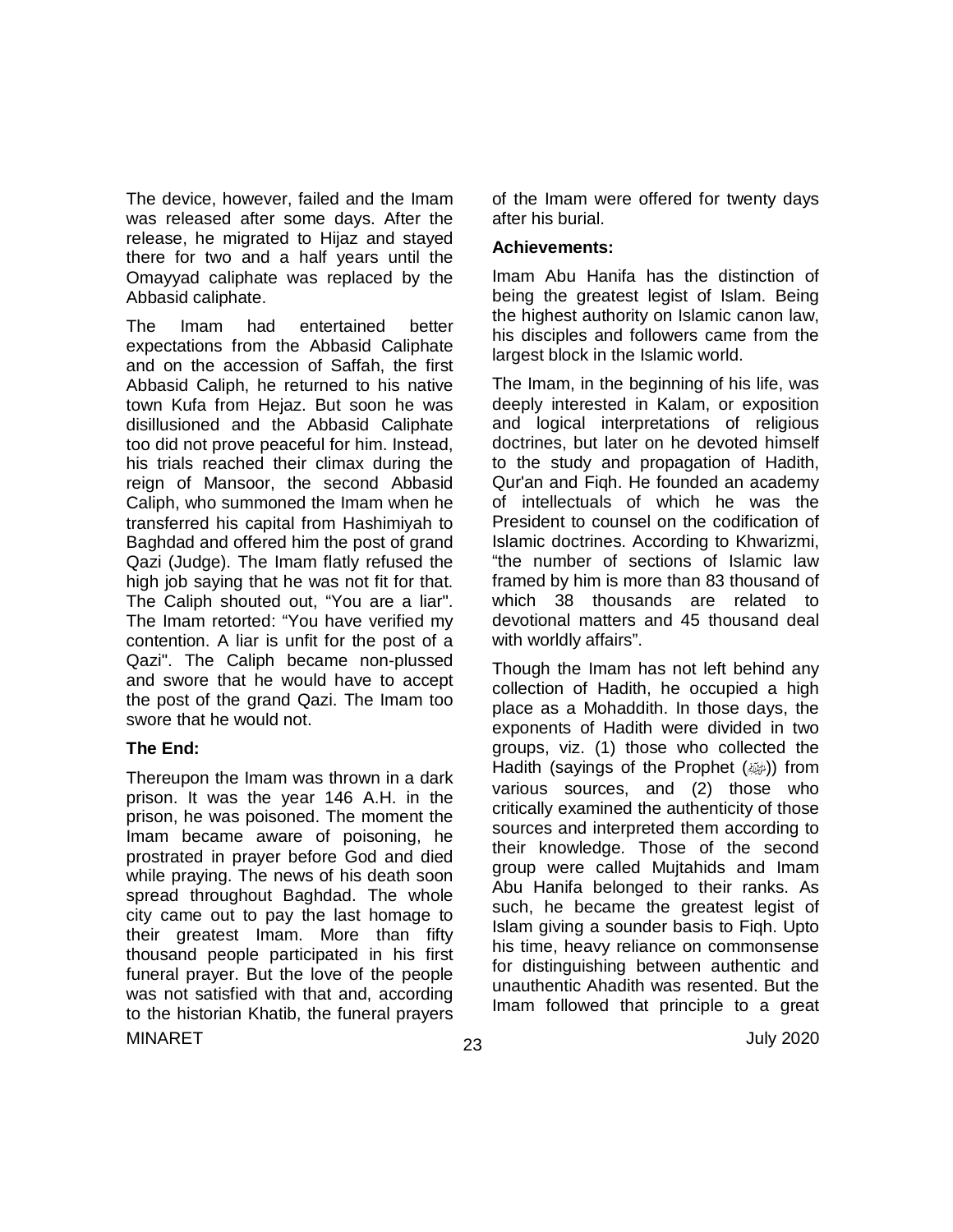extent and afterwards it was widely accepted.

### **As A Legist:**

The greatest contribution of Imam Abu Hanifa lies in the field of Fiqh or Islamic jurisprudence. He is the most outstanding Legist of Islam, whose Fiqh is followed by largest section of the Muslim population of the world. The jurisprudence formulated by him and arranged by his worthy pupils is prevalent in Turkey, China, Egypt, Turkistan, Afghanistan and the Indo-Pakistan sub-continent. He founded his thought primarily on the Qur'an and by 'analogical deduction endeavoured to make the simple Qur'anic utterances applicable to every variety of circumstances.

Till the time of Imam Abu Hanifa, Islamic jurisprudence (Fiqh) was not arranged on a systematic basis. The Imam systematized it. He was fortunate to possess a galaxy of talented pupils, who greatly helped him in this gigantic task. Of them, Imam Abu Yusuf, Imam Muhammad, Yahya bin Abdul Zayeda, Hafs bin Ghiyas, Dawood al-Tai, Haban and Kasim bin Mian were of outstanding ability who shared the greatness of their renowned teacher. The principle followed was that the committee of experts presided over by the Imam used to discuss each and every problem. If they arrived at an agreed decision, so far so good; otherwise the note of dissent was also recorded alongside the decision of the majority. The original collection formulated during the lifetime of the Imam is rarely found. After his death, Imam Abu Yusuf and Imam Muhammad enlarged and explained the Fiqh left behind him.

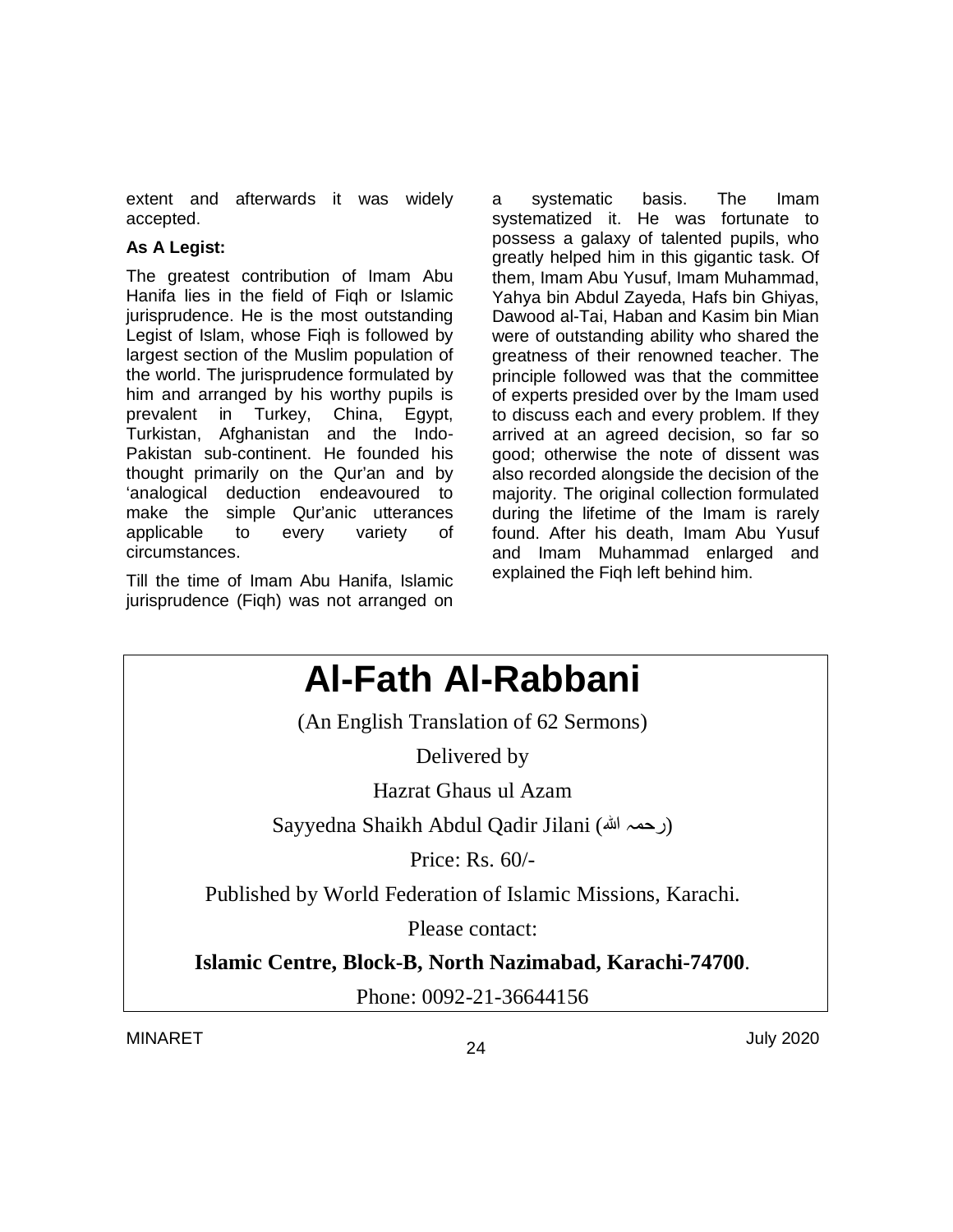# A Miracle of the Qur'an: Mother's Milk Harun Yahya

Fourteen centuries ago, God sent down the Qur'an to mankind as a book of guidance. He called upon people to be guided to the truth by adhering to this book. God refers to the Qur'an in one of His verses in this way:

"Mankind; Admonition has come to you from your Lord and also healing for what is in the breasts and guidance and mercy for the believers." (Surah Yunus;57)

From the day of its revelation to the day of judgment, this last divine book will remain the sole guide for humanity.

The Qur'an has a clear language easily understandable by people of all ages who lived from the day of its revelation. God refers to this attribute of the Qur'an in the verse.

"We have made the Qur'an easy to remember". (Surat al-Qamar: 52)

The matchless style of the Qur'an and the superior wisdom in it are definite evidence that it is the word of God.

In addition, the Qur'an has many miraculous attributes proving that it is a revelation from God. One of these attributes is the fact that a number of scientific truths that we have only been able to uncover by the technology of the 20th century were stated in the Qur'an 1400 years ago. Of course the Qur'an is not a book of science. However, many scientific facts that are expressed in an extremely concise and profound manner in its verses have only been discovered with the technology of the 20th century. These facts could not have been known at the time of the Qur'an's revelation, and this is still more proof that the Qur'an is the word of God. One of the scientific miracles hinted at in the Qur'an is the special creation in the mother's milk.

Mother's milk is an incomparable mixture created by God, not only to meet all the baby's nutritional needs, but also to protect it from possible infection. The balance of food substances in mother's milk is at the ideal level and in the best possible form for the still-growing baby's physical systems. At the same time, mother's milk is very rich in nutrients that promote brain growth and nervous system development. Baby foods produced with today's technology simply cannot compete with this miraculous foodstuff.

Every day reveals a new benefit that mother's milk bestows on babies.<br>Research has revealed that babies revealed that babies breastfed on mother's milk are better protected from respiratory and digestive infections. That is because the antibodies in mother's milk provide a direct defense against infection. Other anti-infective properties of mother's milk are that it constitutes an obstacles to bacteria, viruses and parasites, while establishing a friendly environment for "good" bacteria, known as "normal flora". It has furthermore been established that elements of mother's milk regulate the immune system and allow it to work more effectively against contagious diseases.

 $\mu$ MINARET July 2020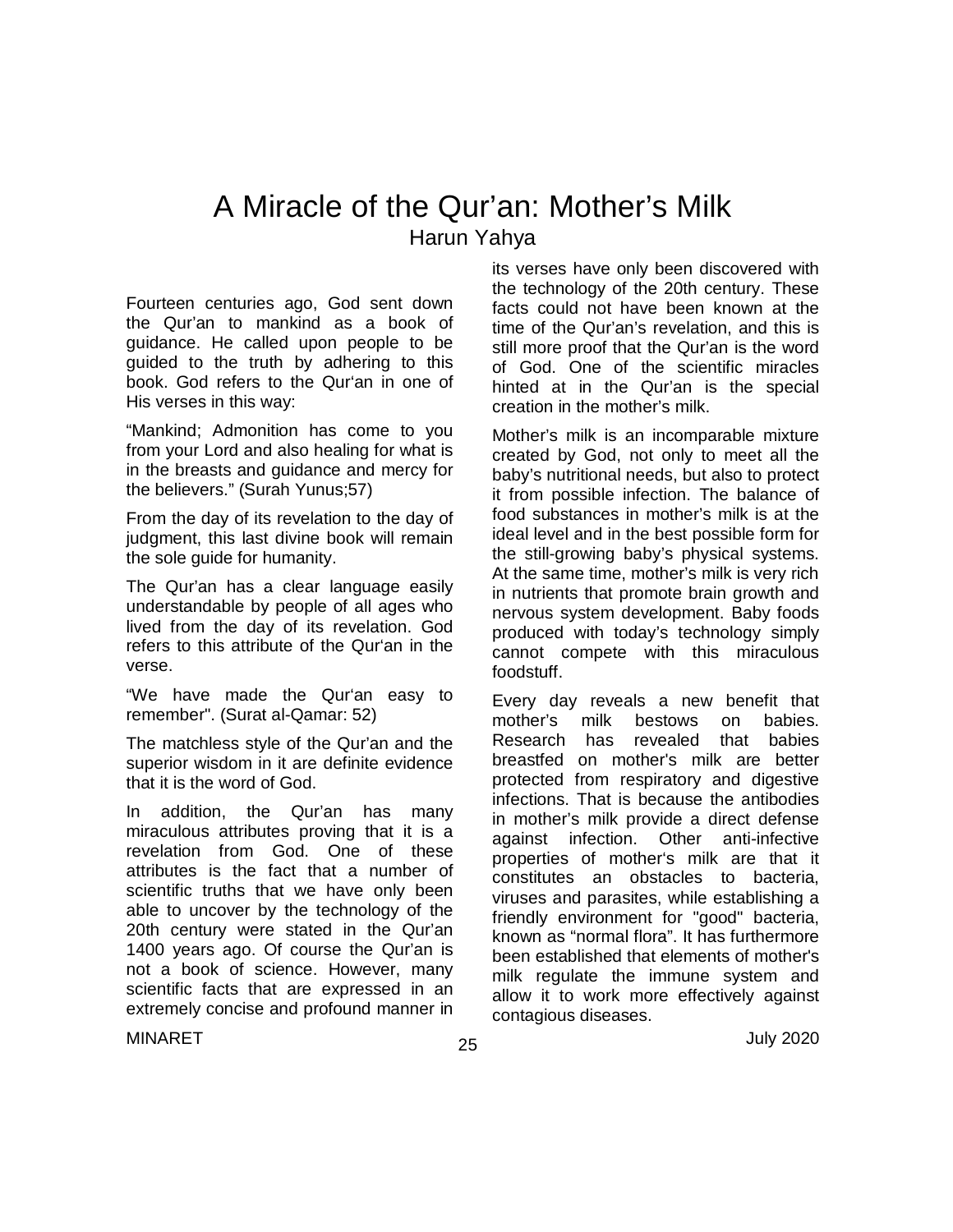Since mother's milk has been specially designed for babies, it is the most easily digestible food they can eat. As well being rich in nutrients, it is easily digested by the baby's sensitive systems. Since the baby thus expends less energy on digestion, the energy saved can go to other bodily activities, growth and organ development.

There is more fat, protein, and the minerals sodium chloride and iron in the milk of mother who have had premature babies. In fact, it has been established that premature babies fed mother's milk score better in intelligence tests and that their visual functions develop better.

One of the facts that science has discovered about mother's milk is that suckling up to two years after birth is very beneficial. God gives us this important information, which was discovered by science only very recently, with the verse:

"....... his weaning was in two years."

#### **14th centuries ago.**

"And We have enjoined upon man goodness towards his parents: his mother bore him by bearing strain upon strain, and his weaning was in two years: (hence, O man) be grateful to Me and to your parents; to Me is the eventual coming." (Surah Luqman:14)

All that we have seen so far shows us that this provides clear evidence that the Qur'an is the word of God, who is the Originator of everything and compasses all things in His knowledge.

In one verse, God says in the Qur'an:

If it had been from other than Allah, they would have found many inconsistencies in it (Surat an-Nisa: 82)".

Not only are there no inconsistencies in the Qur'an, but every piece of information it contains reveals the miracle of this divine book more and more each day.

What falls to man is to hold fast to this divine book revealed by God, and receive it as His one and only guide. In one of the verses, God calls out to us:

"This Qur'an could never have been devised by any besides God. Rather it is confirmation of what came before it and an elucidation of the Book which contains no doubt from the Lord of all the worlds. Do they say, 'He has invented it'? Say: Then produce a chapter like it and call on anyone you can besides God if you are telling the truth." (Surah Yunus: 37-38)

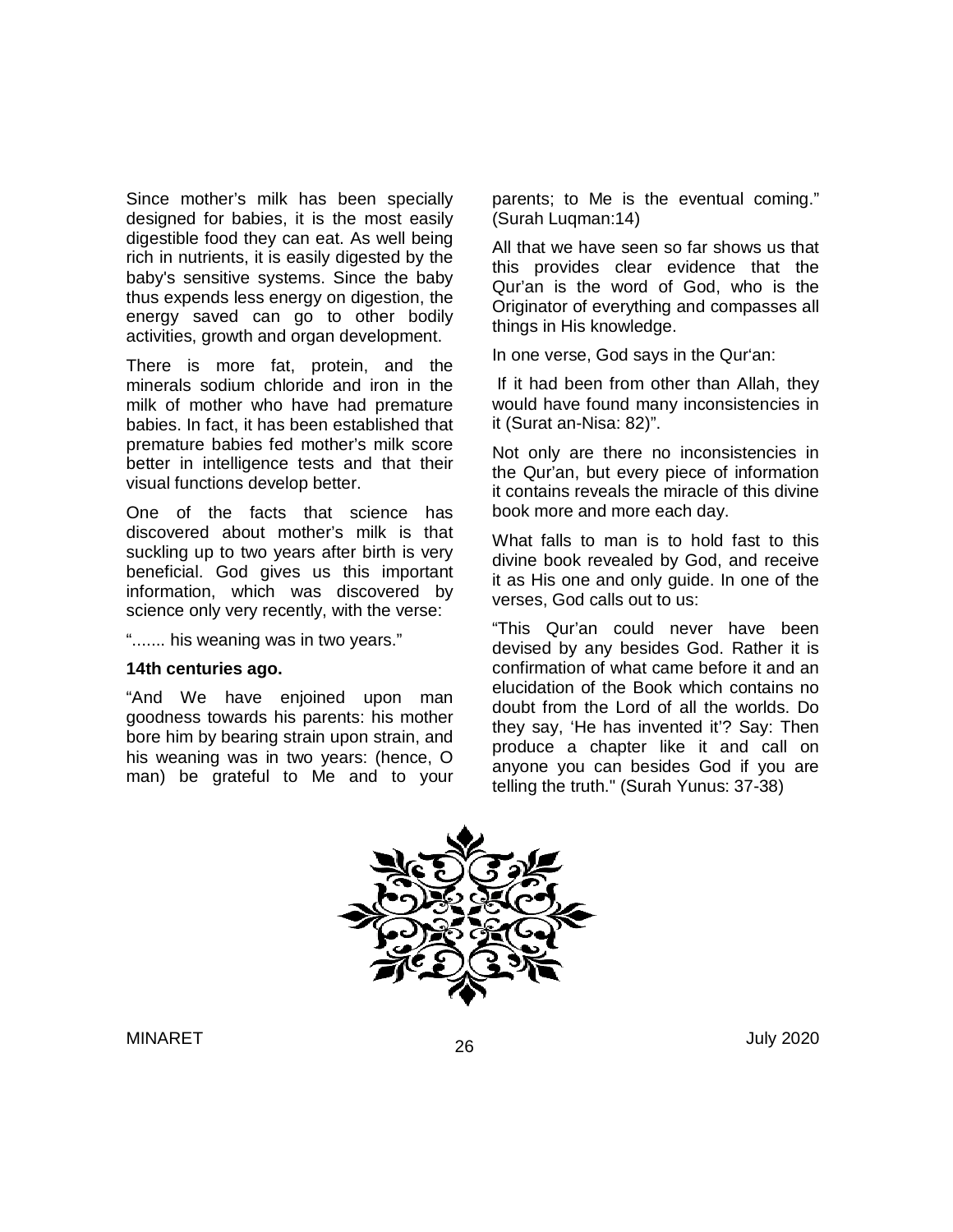# Islamic Mysticism Spiritual Discipline for Reformation of Self

Islamic Mysticism (Spiritual Discipline), in common with other principles and practices of Islam, is founded on the teachings of Quran and Sunnah or briefly, the Islamic Shariah. Shariah has, so to say, two dimensions – one governs the outwardly conduct and business of a believer; the other, namely, Islamic Mysticism, regulates his "other worldly" obligations. Its sphere of influence is the heart being the seat and citadel of all emotions. Heart is the dwelling place of desires. The tears of ecstasy or remorse, which fill the eyes, come from it. The heart can be gracious or callous depending what it is 'fed' on.

A healthy heart is vital for proper functioning of one's mind and body. The Holy Prophet Muhammad (رضية referred to it in one of his sayings, as a "lump of flesh" in the body of man: if it were sound, the whole body was sound: if it were rotten the whole body would become rotten.

Islamic Mysticism has a very noble and sublime aim. It works to make one righteous in heart and mind through concentration on and remembrance of God and His sublime Attributes. The qualities that Islamic Mysticism develops in a believer are piety, dedication to good and an urge for selfless service. It ennobles the heart and mind of a believer and thus enables him to exercise complete control over his passions and base desires, repugnant to the will of God. His heart is instead filled with compassion, love and sympathy for all, nourished by the love of God.

It may be said that whereas Shariah is basic for keeping a believer on to the Straight Path, Islamic Mysticism makes the Path easy for him on account of his keen desire to love and please Allah. Such noble sentiments strengthens his will power to better his best.

Islamic Mysticism is the ambition of all those who aspire to live a happy and contented life, here and in the Hereafter.

What is stated in the foregoing paragraphs, disproves the premise of Western Orientalists that Islamic Mysticism has its roots in Greek theosophy or according to some in Indian philosophy — Vedanta of Brahmanism or Buddhism. What we have said also debunks the theory that it has been grafted on Islam under the Persian influence as a result of certain unorthodox movements which raised their head in that land. Some of the Western educated Muslim scholars have also erred grievously in rejecting Islamic Mysticism as something totally foreign to Islam despite the earnest efforts of notable Muslim Mystics (Sufis) to prove to the contrary.

As mentioned by us at the outset, Islamic Mysticism is a discipline wholly and solely based on Quran and Sunnah. It is important to emphasize here the fact that Islamic Mysticism lends luster to other disciplines and doctrines of the Faith. To elucidate, we may add that duties of the Holy Prophet (@) enumerated in Quran

 $\mu$ MINARET July 2020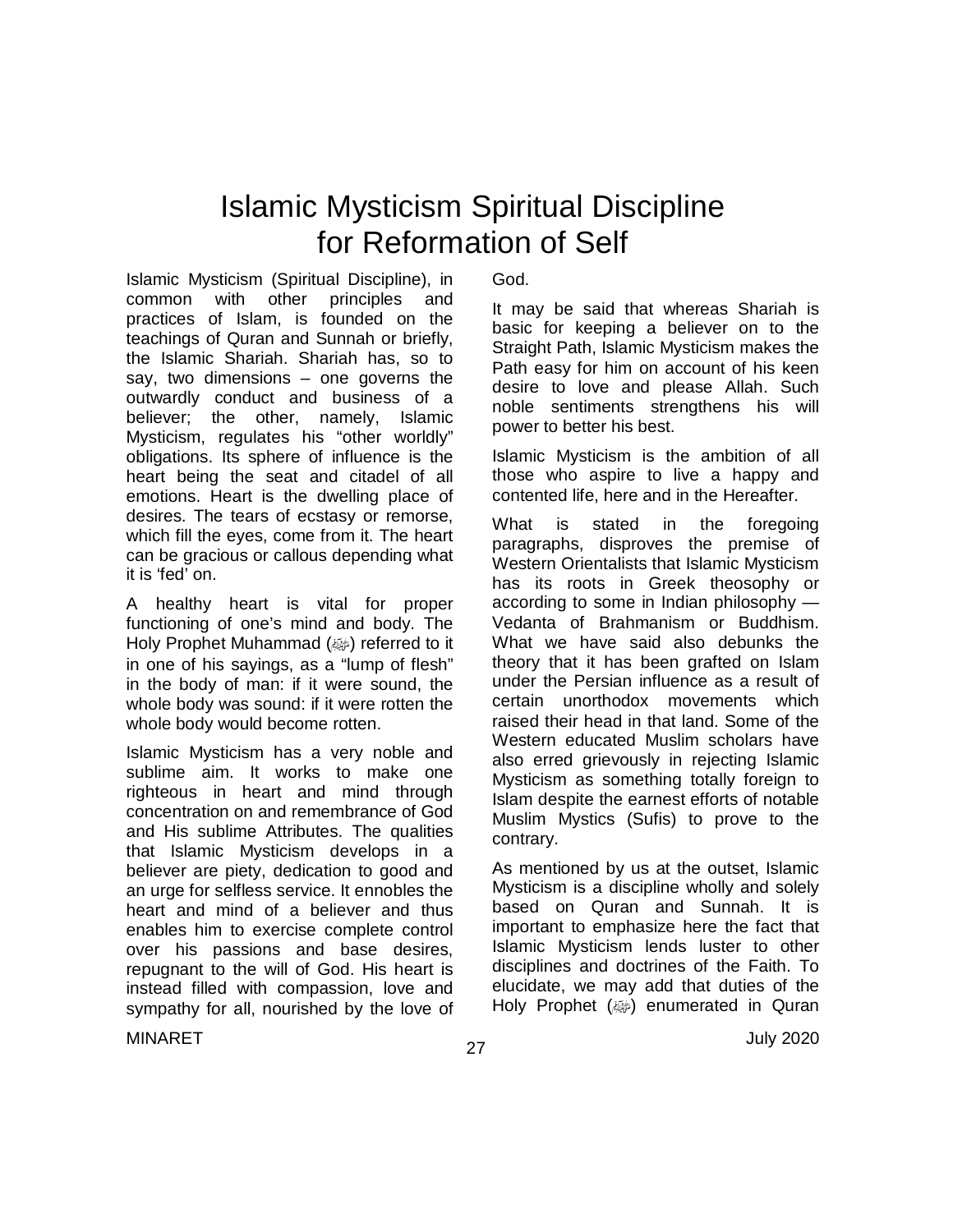Majeed (62:2) provide the basis for the discipline. The Prophet's duties are described in Quran Majeed as under: –

(a) "He will recite and deliver to his people the revelation exactly as he receives them, and will, in this sense, be a trusted Divine Messenger."

(b) "He will not only transmit the Message, but will also expound, interpret and illustrate the teachings he is commanded to impart and would, in this phase of his life, be a Divine Teacher." Explanation of the Text of Quran Majeed implies unfolding of its latent beauty and wisdom.

(c) "Besides explaining to the many the injunctions of the Divine law, he will also unravel to the elect of his people the deeper significance of the Divine wisdom and will initiate them in the profundities of spirit and the subtleties of soul. He will as this account be known as an exponent of Divine Wisdom.

(d) "He will by his words and deeds, precepts and practice, raise and uplift the moral tone of his people, will purge them of (vice) and immorality, and will make them pious and godly. He will in this capacity be called a Divine Reformer and Law-giver." (Tafseer-e-Majidi, Lahore Vol. I p. 40: N 5934).

It may be added that the Prophet does the purification of "Self" through training to acquire the noble qualities of devotion and dedication for the Faith by his own precepts and practice, close association with the personal attention toward his companions (R. A.). The latter is prime cause of the distinguished and respected status of the Companions.

The Qur'anic verse quoted below describes the noble qualities of the Companions of the Holy Prophet ( $\omega$ ).

Muhammad is the Messenger of Allah; and those who are with him and severe against the unbelievers but merciful amongst themselves. (O Prophet) you see them bowing, prostrate, seeking bounty and pleasure from Allah; their marks are on their faces, from the traces of prostration. That is their likeness (description) in the Torah and (that is) their likeness in the Bible. (They are) like a cultivated field that sends forth its shoot, then strengthens it. So it thickens and rises firm upon its stalk, delighting the cultivators, that He may enrage the unbelievers, Allah has promised those among them who believe and do good deeds, forgiveness and great reward. (Al-Quran 48:29)

Islamic Mysticism prepares the ground for the above virtues through clearing the "inner self' from which spring 'up clean ideas and noble aspirations. The motive (Niyyat) is the deciding factor as to the good or bad nature and value for one's actions. "Actions", said the Holy Prophet  $(\omega)$ , are to be judged by intention. There is surely for man what he intends." In another hadith it is said, "Allah looks to your figure nor to your wealth, but He looks to your hearts and deeds."

Islamic Mysticism is best described in the light of a saying of the Holy Prophet Muhammad (ﷺ) which is commonly known as Hadith-e-Jibreel . Once Hazrat Jibreel (A.S.) came in the presence of the Holy Prophet (@) and asked question about Islam. His last question related to Ihsaan. (Continued on page #. 3)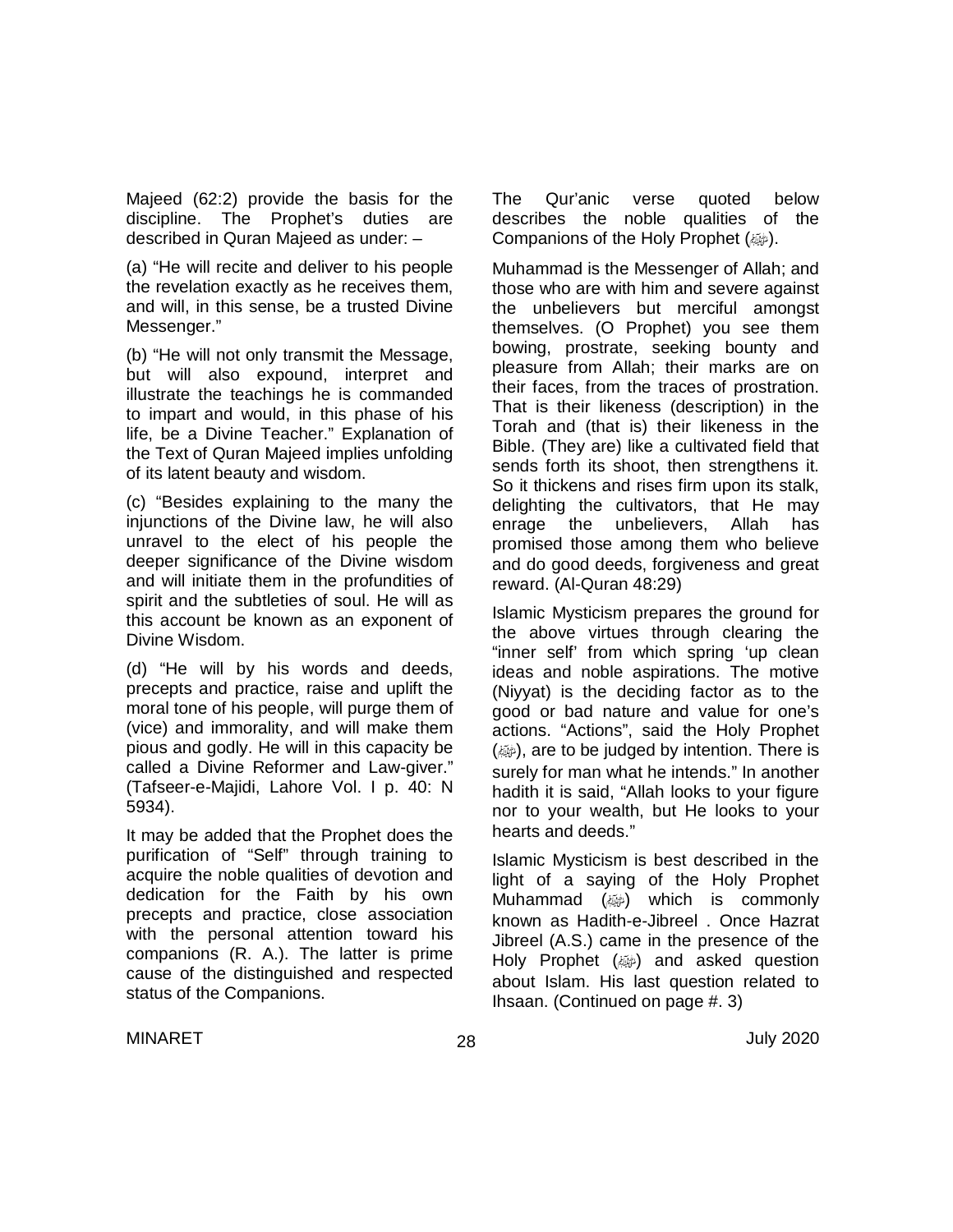عكم وحكمت (لفظ<sup> معلم</sup>''(۸۳۴)بارقر آن میں آیاہے) کیا جاننے دالےاور نہ جاننے دالے کیساں ہوسکتے ہیں؟ اورکھیحت توعقل رکھنے والے ہی قبول کرتے ہیں۔  $(9 - r^{1/2})$ اسلام علم وحکمت کومومن کی گمشدہ میراث اورحصول علم کی کوشش کو ہرمسلمان پرفرض قرار دیتا ہے۔اللہ نے اپنے حبیب محمد اللہ کودعا کی ہدایت کی کہ آپ دعا کیا بچھے۔اے میرے رب میرےعلم کو بڑھا۔علم (سائنس )اشیاء کی ماہیئت کے بارے میں جاننے کا نام ہےاورحکمت معلوم اشیاء کی حقیقی قد رمعین کرنے کی صلاحیت کا نام ہے تحقل ودانش ایک الی نعمت ہے جواللہ نے کسی نہ کسی درجہ میں ہرمخلوق کوعطا کی ہے۔حقیقی دانش مندی وہی ہے جواس صلاحیت کومنبت استعال کرے۔کتاب پھیم بار بارانفس وآ فاق میں موجودنشانیوں کے بارے میں تذبر تفکر تبقل کاحکم دیتاہے۔مسلمانوں کاعروج بھی ای سے دابستہ رہااور جب ہم نے اس سے مند موڑ لیااور مغربی اقوام نے اس کواپنایا توان کوعروج حاصل ہوا علم ہماری میراث تھی۔کیکن ہماری غفلت نے آج سےصورت پیدا کردی کہ ہم اپنی میراث ہے ہی غافل ہوگئے۔مسلمانان عالم کی پسماندگی،غربت اور جہالت سے نکلنے کا واحد علاج جد پدعلوم وفنون کا حصول ہے۔آپ پاپلیٹی نے فرمایا کہ''جوفض حصول علم کیلئے نکلے وہ جب تک واپس نہ آئے وہ اللہ ہی کے راستے میں  $-4$  $(517)$ انتخاب/مولا ناابوقهيم انوارالله خان

MINARET 29 July 2020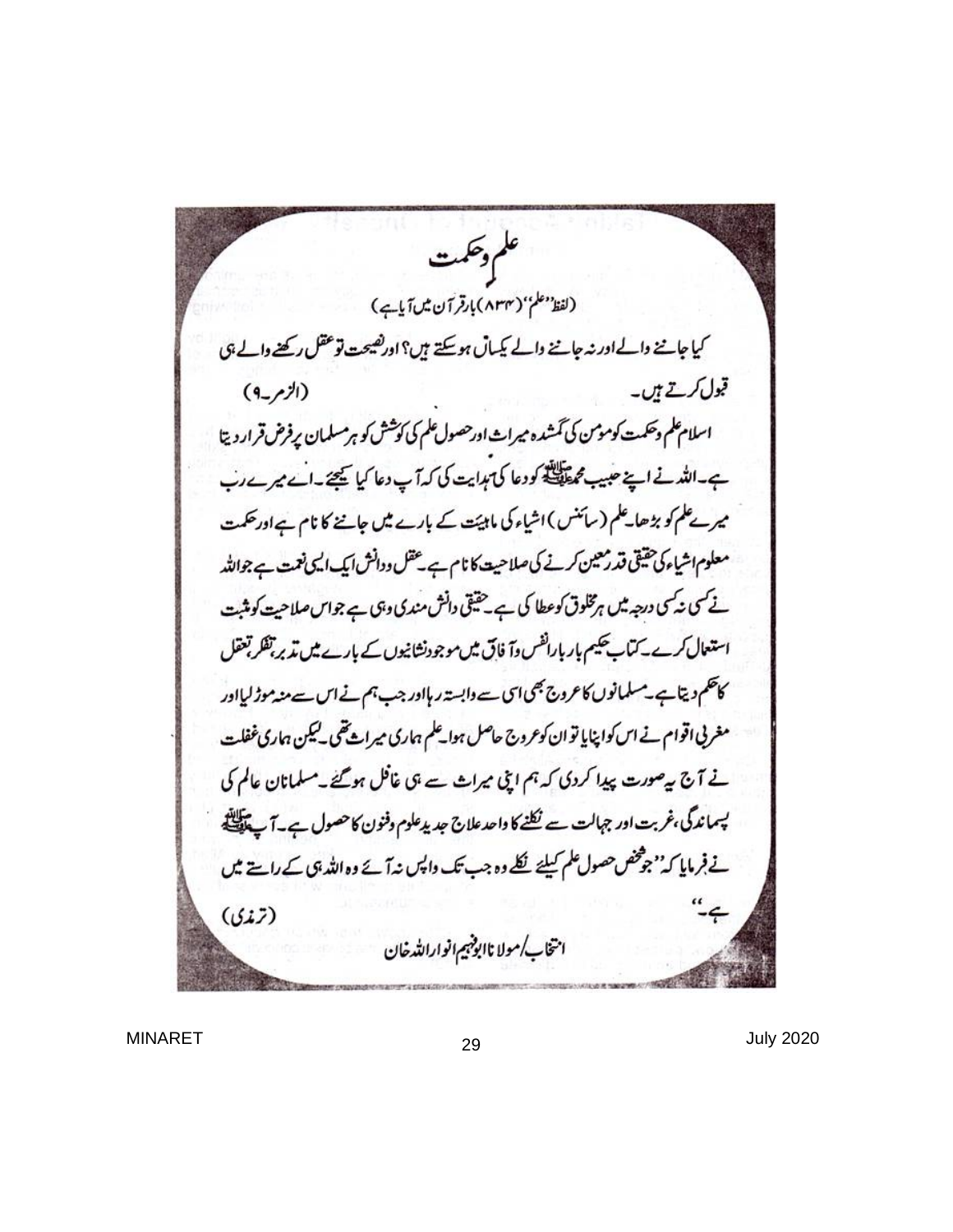ہے۔اس فورس ہے بچوں کے لیے انگریز کی زبان میں اسلامی گٹریج بہتر انداز میں تیاربھی ہوسکتا ہےاور ورلڈ لیول تک پہچایا بھی جاسکتا  $-6$ . وزارت تعلیم شعبه نصاب سازی ( حکومت یا کنتان ) کو  $W_{\omega}$ یاہے کہ وہ پاکتان میں کلاس اول ہے لی۔اے/لی۔ایس ی ک انگریزی لازمی مضمون کی تمریس کا ایک مقصد English for dissemination of Islamic culture Objectives of Compulsory English 3. Curriculum میں شامل کرے تا کہ اس خاص مقصد دضرورت کے تحت بھی اجتماعی شعورا جا گر ہو۔ استاد نظام تعلیم کا سب ہے اہم رکن ہے،اسکول، کالج ،  $\pm i\mathbf{r}$ یو نیورسٹی کے انگلش فیجرز کے ریفر پشر کورسز ،ورکشا پس ، سیمیڈارز میں 7 يُنَ ادارے English for Transmission of Islamic Culture(ETIC) کا موضوع بھی اپنے ایجنڈے بروگرام میں شامل کریں۔سجیکٹ نیچرز اس ضمن میں سب ہے اہم کردارادا کر کیتے ہیں۔ نیپنجا آخر میں باور کرانا در کار ہے کہ یقینی طور پرانگریز ی بولیے ، بڑھنے ، لکھنے میں مہارت حاصل کرنا وقت کی اہم ضرورت ہے گر اس مہارت کے حصول کا ایک اہم مقصد انگریز کی دنیا تک اسلامی تہذیب وثقافت کی ترسل بھی ہو نا جاہے ۔اس مقصد کاحصول بھی عالمی سطح پر اسلامی و نیا کی بقااور بہتر استحکام کے لیے اشد ضرور کی  $-6$ 

(یہ مقالہ الجمن اسا تذ ہ پاکتان کے زیرِ اہتمام بین الاقوا مي تغليمي وثقافتي كانفرنس منعقده •ا جولا ئي ٢٠٠٢ و بمقام لا ہور ميوزيم كانفرنس بإل ، مال روڈ ، لا ہور ميں پڑ ھا گيا )

میں حصہ نظم میں تھر،نعت، مناجات،سلام، دعا جیسے موضوعات شامل خبیں ہیں وہ اسلامی ادب کا بنیادی حصہ ہیں انہیں ضرور شامل کیا حائے ۔ پاکتانی انگریز کی شعراء، پاکتان اور بیرون پاکتان کمیونٹی کی تعلیمی و اوٹی ضروریات پوری کرنے کے لیے اپیا لٹریچ تخلیق کریں۔ اگر انگریزی لازی کی نصالی کتب میں حصہ نظم ونثر میں موز وں اسلامی نظریاتی اساق شامل کرلیے جائمیں تو اس سے نہ صرف انگریز کی زبان میں اسلامی تعلیم وثقافت کوفروغ طے گا بلکہ تمرریس زبان انگریزی کوچی مزیدتج یک میسر ہوگی۔انگریزی زبان کے معروف استاد ڈاکٹر طارق رحمٰن اپنی تصنیف, Language'' "Education and Culture میں حوالہ دیتے ہیں: "Language teaching texts were used to reinforce the ideological contents of text." مغربی ممالک میں واقع اسلامی اشاعتی اداروں کی  $-\Lambda$ معاونت کی جائے۔ انہیں ترجمہ داشاعت کے لیے موز وں ( Selective )اسلامی ثقافتی موادمہا کیا جائے ۔

ایے غیرمسلم ممالک جہاں انگریزی بولی اور بھی جاتی  $-9$ <sub>ے</sub> وہاں کے اسلامی تعلیمی اداروں کونساب سازی کے لیے وہاں موجود پا کتانی سفارتخانے کے ایجوکیشنل ایکسپرٹس اپنی ممکنہ خدیات مہا کریں۔ یہ خد مات دری کت کے لیے موز وں اسلامی مواد کے انتخاب انگریزی ترجمہ یا ماہرین نصاب کی فراہمی کی صورت میں فراہم ہوسکتی ہیں۔

ا ندرون ملک انگش اسپیکنگ کمیونٹی کے بچوں تک اسلامی  $\overline{\phantom{a}}$ تہذیب و ثقافت کا پیغام پہنچانے کے لیے دینی اشاعتی وسحافتی ادارے کی''اسلامک میگزین فاردی چلڈرن'' کا اجراء کریں۔ اس ضمن میں مخلف پرائیوٹ پبلشرز دلچپی کا مظاہرہ کریں۔ نیز دعوۃ ا کیڈی ، انٹزنیشل اسلا یک یو نیورٹی اسلام آباد کا چلڈ رن لٹر کچ سل (Children Literature Cell) بھی مؤثر کردار ادا کر سکتا MINARET July 2020 <sup>30</sup>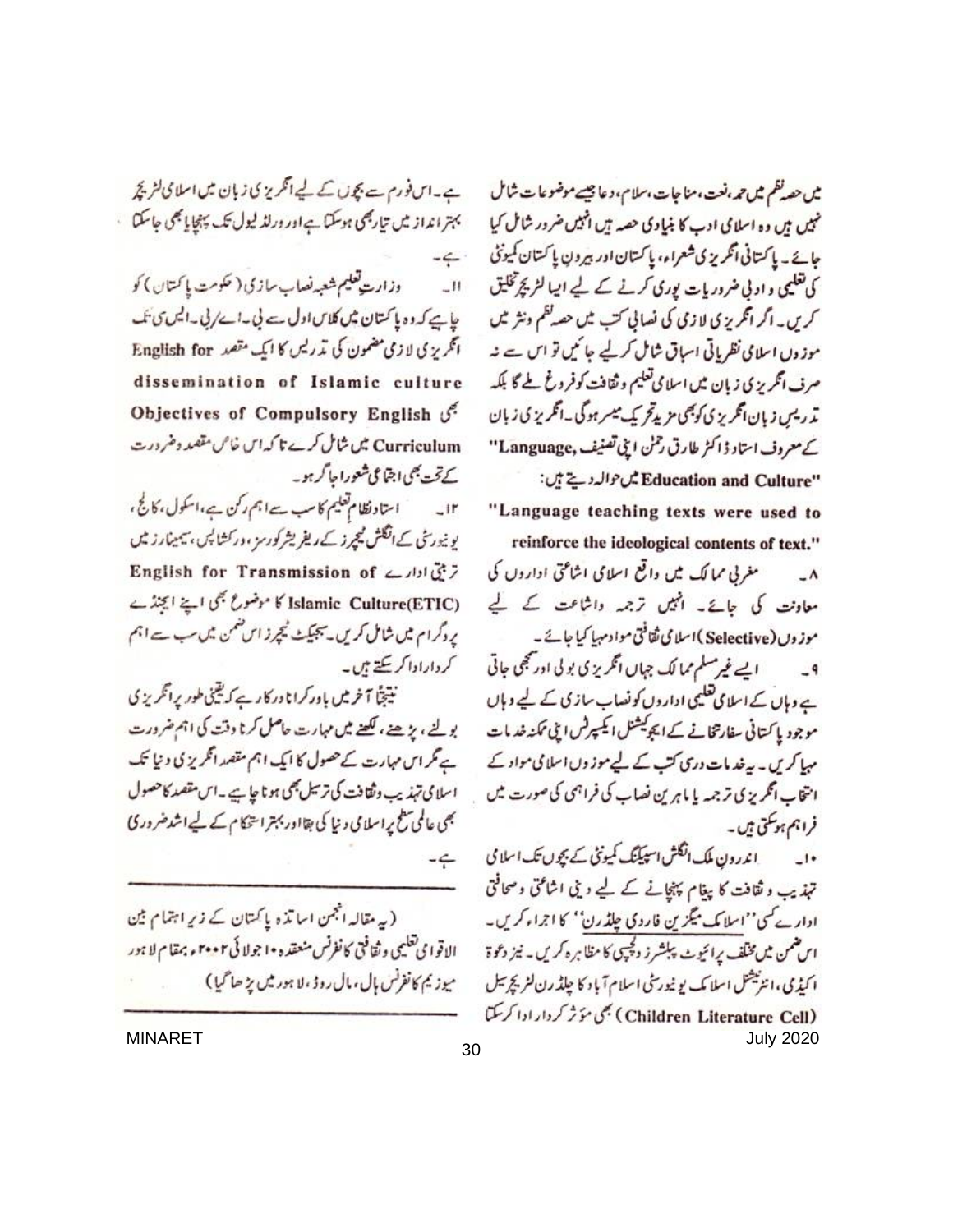کانی بڑھ رہا ہے۔ د نیا میں جہاں کہیں بھی اسلام کے متعلق کوئی **ابہام یا غلط**  $-r$ فہمی پیدا ہو اس کا انگریز کی زبان میں کجر پور رڈ چیش کیا جائے۔ فآدیٰ رضویہ میں مولا نا احمد رضا خان بریلوی رائے وہے ہیں کہ جو کوئی رڈ نصاریٰ کے لیے انگریزی کچھےاللہ تعالی کے نزویک اس کا یٹل موجب اجروثواب ہوگا۔

یکی جامعات میں''شعبہ علوم اسلامیہ'' میں  $-\alpha$ ایم اے،ایم فل اور پی انکا ڈی کے مقالات انگریزی زبان میں تح پر کرنے کی ترغیب دی جائے بعد ازاں مع<u>ا</u>ری مقالہ جات **کو** استفاده و جائزہ کے لیے دیگر ممالک میں بھجوایا جائے اور انگریزی یریس میں چیوایا جائے۔

ملک کی اہم ویلی جامعات اور دیلی م*دارس ارد*وزیان  $-0$ کے اسلامی جرائمہ کے ساتھ ساتھ کم از کم سہ ماہی ،ششماہی پا سالا نہ ہی کی صورت میں انگریز کی زبان میں بھی اسلامی جرائد کا اجراء کریںاور دیگرممالک میں بھجوا کمیں۔

پاکستان کے تمام انگریزی اخبارات اپنی روزانہ کی  $-1$ ا شاعت میں کچھ جگہ لاز یا اسلامی ثقافتی موضوعات کے لیے مختص کریں جس میں Prose، Native/Non-native اور Poetical اسلامک لشریچ پیش کیا جائے۔ہفتہ دار Islamic Poetry Section کا اجراء کیا جائے جس میں حمہ ،نعت ،سلام ،وعا ، منا جات دغیر ہ جیسے موضوعات شامل ہوں۔ بین الاقوا می سطح پر زیاد ہ متبول ٹی وی حینلز پربھی اسلامی ثقافتی پروگرام انگریز کی زبان میں پش کیے جا کیں۔اسلامی نوادرات کیDocumentaries انگلش لينكو ايج ميں بھی تيار كروائى جائيں۔

یا کتانی یونیورسٹیز کے ایم یہ اے (ELT) اور ایم  $-2$ اے (TEFL) کے نصاب کے علاوہ کلاس اول سے لی۔اے تک انگریز کی لا زمی مضمون کے حصۂ نظم ونثر میں اسلامی **، تہذیبی ، ثقافتی** موضوعات کو شامل کیا جائے۔ پاکتان کے انگریزی لازمی نصاب MINARET 31 and 31

حایانی، روی، ایرانی، عربی، ترمن، فرانسیپی، ہسانوی، اور اردو زیان کا ادب انگریز پی میں تر جمہ شدہ دستیاب ہے۔ بقول سوز وکی اب ایک بین الاقوامی زبان کی حیثیت ہے انگریز کی زبان صرف اہل انگلستان کی ملکیت نہیں ہے۔ درلڈلٹر کچر میں انگریز کی کو جہاں سائنس، پیمنالو چی ، نو رازم، ذیلومیسی ، برنس اور ٹریڈ کی زبان سمجھا جاتا ہے وہاں بین الاقوامی اور عالمی سطح پر انگریزی زبان سے اسلامی ثقافت کی تر ویج واشاعت کا کام بھی لیا جا سکتا ہے۔

"They are carriers

of world view."

آج ورلڈلٹریچ میں ورلڈ میڈیا کی وساطت سے اگر ہم اسلامی ثقافت کی ترویج و اشاعت جا ہے ہیں تو اس میں یقیناً انگریزی زبان مؤثر میڈیم ثابت ہوسکتی ہے۔انگریزی زبان کی Vehicle سے بین الاقوامی سطح پر، عالمی سطح پر اسلامی ثقافت کی بہترین ترسل ممکن ہے۔ ثقافت کومعروف کرنا اورافراد کا ثقافت تک رسائی حاصل کر ناتعلیم کا کام ہے۔اسلامی ثقافت کوگلوبل ویج کے ہر یوائٹ تک لے جانے کے لیے راقم نے ۱۲ (بارہ) تجاویز مرتب کی -: Ut

مضامین کی فہرست کے ساتھ عقا کد ،عمادات، معاملات  $\overline{1}$ کے تحت قر آن حکیم کاانگریز پی تر جمہ دنشر سخ انگریز کی کتب کی صورت میں ورلڈ مارکیٹ میں پیش کیا جائے ، نیز اسے انٹرنیٹ پربھی جاری کیا جائے۔اہم عالمی مسائل اورعملی زندگی کی رہنمائی کے لیے عالمی سطح پرآن لائن، سیرت طبیبہ سے رہنمائی مہیا کی جائے۔ وفاقي وصو پائي وزارت اوقاف مزارات کي آيدن کا کم

اد کم r۵ فیصد اسلامی لشریچر کی اشاعت کے لیے مختص کریں جس یں ہے•افیصد لا زیانہم اسلامی کتب کے انگریز کی ترجمہ داشاعت کے لیے وقف کیا جائے۔انگریز کی ترجمہ کے لیے تصوف پر بنی کتب کا خصوصی انتخاب کیا جائے کیونکہ صوفیائے کرام کا اندازتحریر دنبلنج بڑا دنشین ہوتا ہے۔اور مغرب میں تصوف پرمبنی لٹریچر کی طرف رجحان